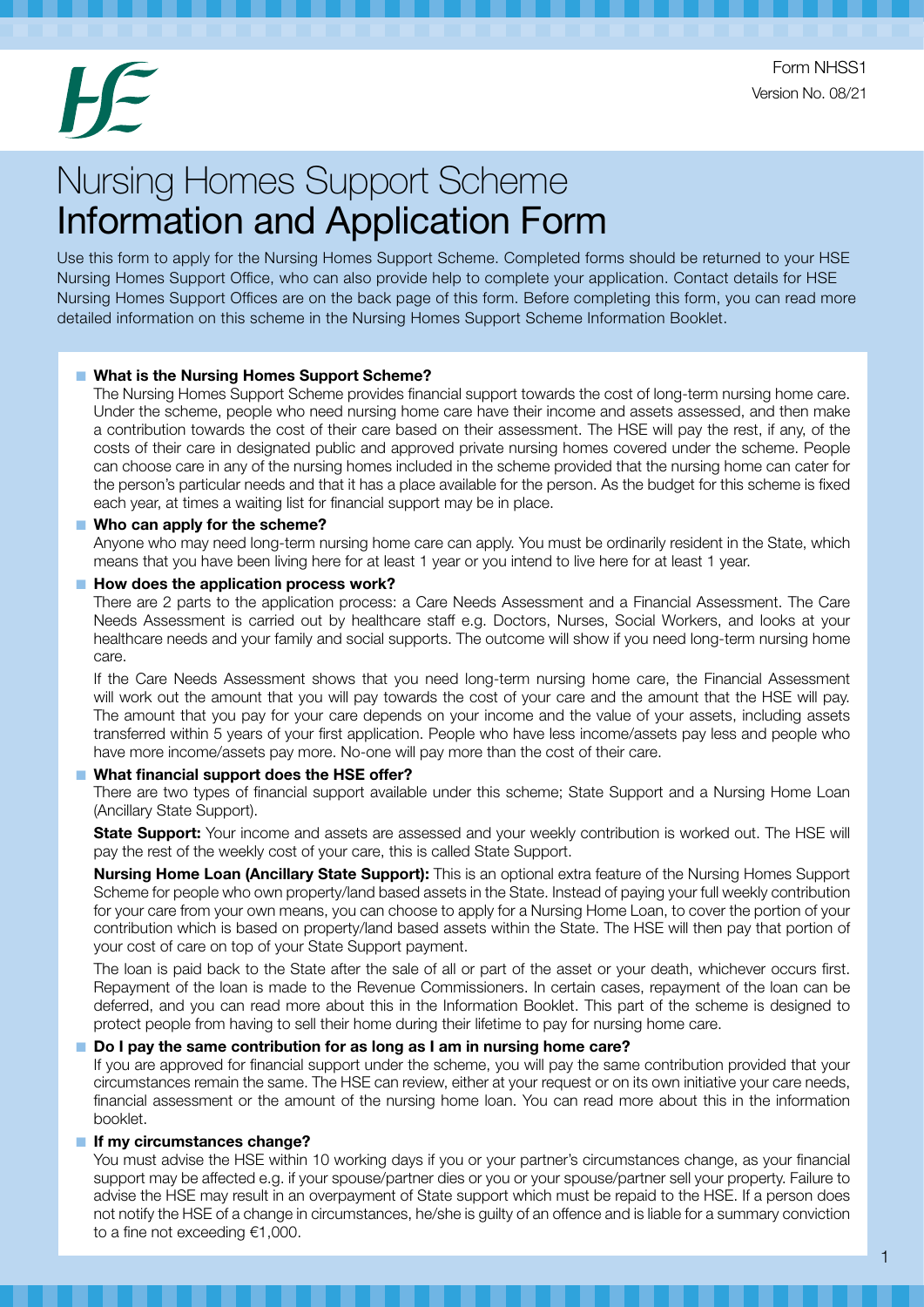#### ■ Do you assess a couple's income jointly?

People not living as part of a couple are assessed singly, and people who are living together as part of couple are assessed jointly. A couple includes:

- Married couples living together
- Co-habiting couples (living together for 3 years or more)
- Same sex couples (living together for 3 years or more)

It does not include siblings who live together, or two adults living together but not as life partners. Where a member of a couple is applying for the nursing home loan, their spouse or partner must sign that part of the application.

#### ■ Who should fill in this form?

The form should be completed by and must be signed by the person applying for nursing home care. Help and advice is available from health care workers and from the HSE Nursing Homes Support Offices. If a person applying for nursing home care has reduced ability to make decisions, a specified person can apply for State Support on their behalf. If the person has reduced ability to make decisions and is applying for the Nursing Home Loan, a Care Representative must make the application. A person appointed under Enduring Power of Attorney or the Committee of a Ward of Court can also make an application in such circumstances. You can read more about this in the Information Booklet.

#### What do I need to include with my application form?

Your application must include documentary evidence to support any information you have provided. Details of what is required are given in each section.

| Nursing Homes Support Scheme Application Form |
|-----------------------------------------------|
|-----------------------------------------------|

OFFICE USE ONLY Date Received \_ \_ \_ \_ \_ Ref No. \_ \_ \_ \_ \_

### Part 1A - Applicant's Details - Please use BLOCK CAPITALS

(The applicant is the person who may need care)

2

| Surname:                                                                                                                                                 |                                                                                                            |                |  |                                                 |   |        |   |              | Are you ordinarily resident in Ireland? Yes<br><b>No</b> |   |   |  |                                                                                                              |  |  |  |  |  |  |
|----------------------------------------------------------------------------------------------------------------------------------------------------------|------------------------------------------------------------------------------------------------------------|----------------|--|-------------------------------------------------|---|--------|---|--------------|----------------------------------------------------------|---|---|--|--------------------------------------------------------------------------------------------------------------|--|--|--|--|--|--|
| First Name(s):                                                                                                                                           |                                                                                                            |                |  |                                                 |   |        |   |              |                                                          |   |   |  | Have you ever lived abroad?<br><b>No</b><br>Yes                                                              |  |  |  |  |  |  |
| Date of Birth:                                                                                                                                           |                                                                                                            |                |  |                                                 | D | $\Box$ | M | $\mathbb{M}$ | Y                                                        | Y | Y |  | Home Address: (Please include post code)                                                                     |  |  |  |  |  |  |
| Daytime Phone:                                                                                                                                           |                                                                                                            | $\overline{O}$ |  |                                                 |   |        |   |              |                                                          |   |   |  |                                                                                                              |  |  |  |  |  |  |
| Gender:                                                                                                                                                  |                                                                                                            | Male:          |  |                                                 |   |        |   | Female:      |                                                          |   |   |  |                                                                                                              |  |  |  |  |  |  |
| <b>PPS Number</b><br>(mandatory):                                                                                                                        |                                                                                                            |                |  |                                                 |   |        |   |              |                                                          |   |   |  | Current address if different from home address:<br>(living with relative, or in hospital/nursing home)       |  |  |  |  |  |  |
| E-mail address:                                                                                                                                          |                                                                                                            |                |  |                                                 |   |        |   |              |                                                          |   |   |  |                                                                                                              |  |  |  |  |  |  |
| Birth surname:<br>(If different from above)                                                                                                              |                                                                                                            |                |  |                                                 |   |        |   |              |                                                          |   |   |  | Town:                                                                                                        |  |  |  |  |  |  |
| If in hospital/nursing home please<br>County:<br>state date of admission:                                                                                |                                                                                                            |                |  |                                                 |   |        |   |              |                                                          |   |   |  |                                                                                                              |  |  |  |  |  |  |
|                                                                                                                                                          |                                                                                                            |                |  |                                                 |   |        |   |              |                                                          |   |   |  |                                                                                                              |  |  |  |  |  |  |
| Relationship Status - Please choose only one of the following:                                                                                           |                                                                                                            |                |  |                                                 |   |        |   |              |                                                          |   |   |  |                                                                                                              |  |  |  |  |  |  |
| Couple                                                                                                                                                   | Tick                                                                                                       |                |  | You are married and living together/co-habiting |   |        |   |              |                                                          |   |   |  |                                                                                                              |  |  |  |  |  |  |
|                                                                                                                                                          |                                                                                                            |                |  |                                                 |   |        |   |              |                                                          |   |   |  | If co-habiting, please state the number of years you have been co-habiting with your partner<br>years        |  |  |  |  |  |  |
| Single                                                                                                                                                   | Tick                                                                                                       |                |  |                                                 |   |        |   |              |                                                          |   |   |  | Not married/Not living as part of a couple/Share a home with another adult, e.g. a sibling or a friend       |  |  |  |  |  |  |
| Widow/er                                                                                                                                                 | <b>Tick</b>                                                                                                |                |  |                                                 |   |        |   |              |                                                          |   |   |  | If "yes" please include copy Death Certificate of spouse if applying for the nursing home loan under Part 6A |  |  |  |  |  |  |
| Separated/<br>Divorced                                                                                                                                   | <b>Tick</b><br>You were married but are now separated or divorced and living apart from your former spouse |                |  |                                                 |   |        |   |              |                                                          |   |   |  |                                                                                                              |  |  |  |  |  |  |
| Have you or your partner (living or deceased) previously applied for State Support or Subvention?<br><b>No</b><br>Yes                                    |                                                                                                            |                |  |                                                 |   |        |   |              |                                                          |   |   |  |                                                                                                              |  |  |  |  |  |  |
| If yes, when (if known)                                                                                                                                  |                                                                                                            |                |  |                                                 |   |        |   |              |                                                          |   |   |  |                                                                                                              |  |  |  |  |  |  |
| Do you currently hold a Medical Card, GP Visit Card, Hepatitis C HAA Card, Long Term Illness<br>Yes<br><b>No</b><br>Card or a Drugs Payment Scheme Card? |                                                                                                            |                |  |                                                 |   |        |   |              |                                                          |   |   |  |                                                                                                              |  |  |  |  |  |  |
| Please supply the Number (if known)                                                                                                                      |                                                                                                            |                |  |                                                 |   |        |   |              |                                                          |   |   |  |                                                                                                              |  |  |  |  |  |  |
|                                                                                                                                                          |                                                                                                            |                |  |                                                 |   |        |   |              |                                                          |   |   |  |                                                                                                              |  |  |  |  |  |  |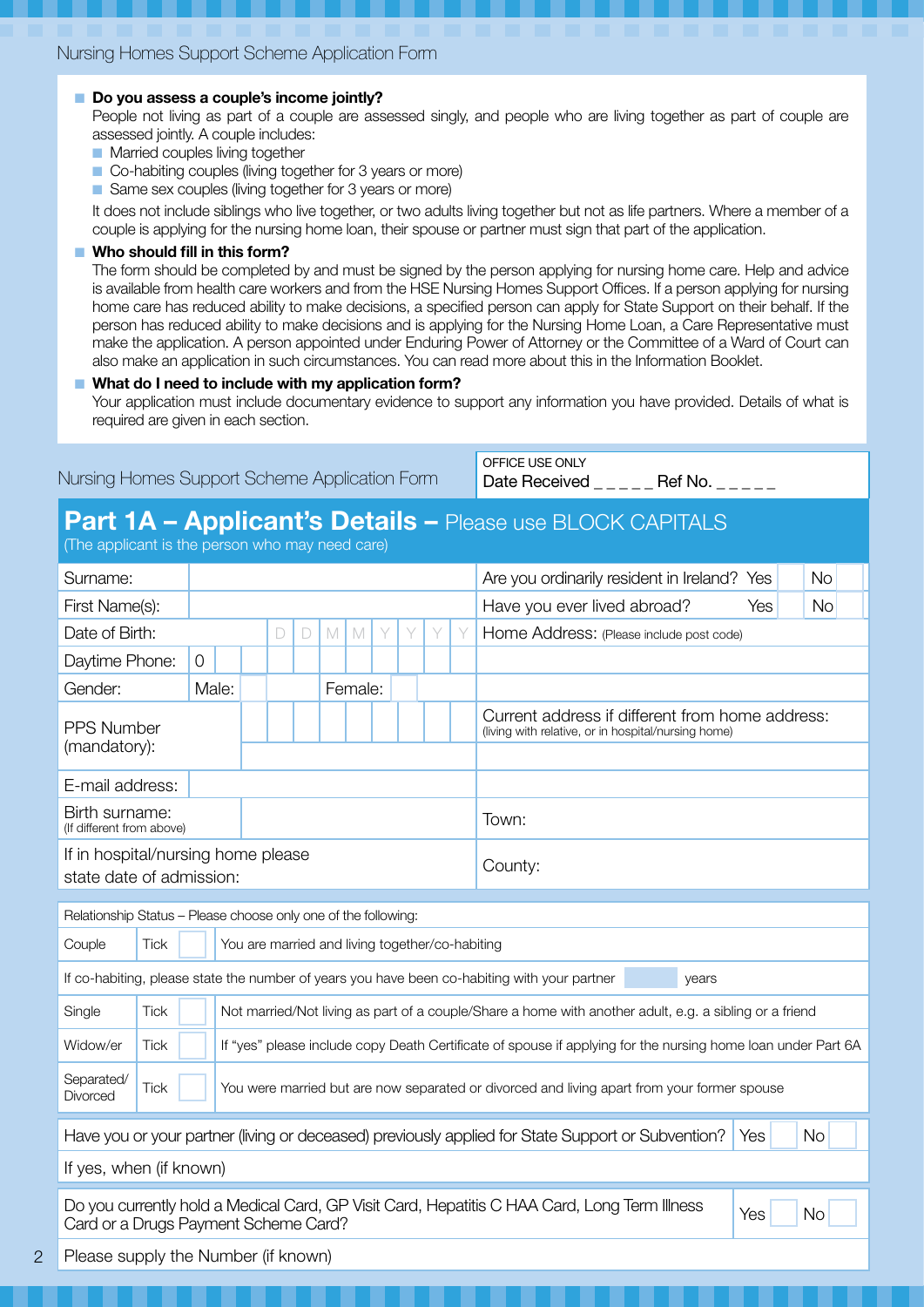| We understand that you may wish to have some help or support from a relative or friend in making this application<br>and gathering documentation. If you do, please provide contact details for this person here: |                   |                            |  |  |  |  |
|-------------------------------------------------------------------------------------------------------------------------------------------------------------------------------------------------------------------|-------------------|----------------------------|--|--|--|--|
| Name:                                                                                                                                                                                                             |                   |                            |  |  |  |  |
| Address:<br>Relationship to Applicant:                                                                                                                                                                            |                   |                            |  |  |  |  |
| Tel No.:                                                                                                                                                                                                          | Mobile No.:       |                            |  |  |  |  |
| Please note that in nominating a contact person you consent to that person receiving copies of<br>documentation on your care needs and financial assessments.                                                     |                   |                            |  |  |  |  |
| Please provide details of your legal representative/solicitor if known                                                                                                                                            |                   |                            |  |  |  |  |
| Tel No.:                                                                                                                                                                                                          |                   |                            |  |  |  |  |
| Spouse/Partner's Full Name:                                                                                                                                                                                       | PPSN: (mandatory) | Date of Birth: (mandatory) |  |  |  |  |
| If you are a member of a couple, is your spouse/partner in long term care?If yes,<br>Yes<br><b>No</b><br>please provide the following information:                                                                |                   |                            |  |  |  |  |
| Weekly Contribution for Care: €<br>Name of Residential/Nursing Home:                                                                                                                                              |                   |                            |  |  |  |  |
| Type of Care:                                                                                                                                                                                                     |                   |                            |  |  |  |  |
| <b>NHSS</b><br>Private NH<br>Public NH<br><b>Contract Bed</b><br>Subvention<br>Other                                                                                                                              |                   |                            |  |  |  |  |
|                                                                                                                                                                                                                   |                   |                            |  |  |  |  |
| Please specify                                                                                                                                                                                                    |                   |                            |  |  |  |  |

# Part 2 – Application for Care Needs Assessment

| Part 2 A - To be completed by a person who may need care services.                                                                                                                  |                                                                                                                                                                                                                                                                       |
|-------------------------------------------------------------------------------------------------------------------------------------------------------------------------------------|-----------------------------------------------------------------------------------------------------------------------------------------------------------------------------------------------------------------------------------------------------------------------|
|                                                                                                                                                                                     | hereby apply for a Care Needs Assessment                                                                                                                                                                                                                              |
| under the Nursing Homes Support Scheme.<br>Signed:                                                                                                                                  | Dated:<br>M<br>M<br>D.<br>$\begin{array}{c} \end{array}$                                                                                                                                                                                                              |
| Part 2 B – To be completed where a person is unable to make application for Care Needs<br>Assessment on their own behalf.                                                           |                                                                                                                                                                                                                                                                       |
|                                                                                                                                                                                     | nereby apply for a Care Needs Assessment under the matter of the matter of the matter of the matter of the matter                                                                                                                                                     |
| the Nursing Homes Support Scheme on behalf of<br>ill-health, physical disability or a mental condition.<br>I make this application as: (Tick correct box)                           | who it appears may need care services and is unable to make application on his/her own behalf by reason of                                                                                                                                                            |
| spouse/partner;<br>(a)<br>a relative over 18 years of age;<br>(b)<br>legal representative;<br>(C)<br>registered medical practitioner;<br>(d)<br>registered nurse;<br>(e)<br>Signed: | registered social worker;<br>(f)<br>Committee of Ward of Court*;<br>(q)<br>next friend appointed by the Court*;<br>(h)<br>Attorney under Enduring Power of Attorney*;<br>(i)<br>Care Representative appointed by the Court*<br>(i)<br>Dated:<br>M   M<br>D.<br>$\Box$ |
| Address:                                                                                                                                                                            |                                                                                                                                                                                                                                                                       |
| Tel:<br>(* Please enclose documentary evidence)                                                                                                                                     | Email:<br><u> 1989 - Johann John Stone, mars eta biztanleria (h. 1989).</u>                                                                                                                                                                                           |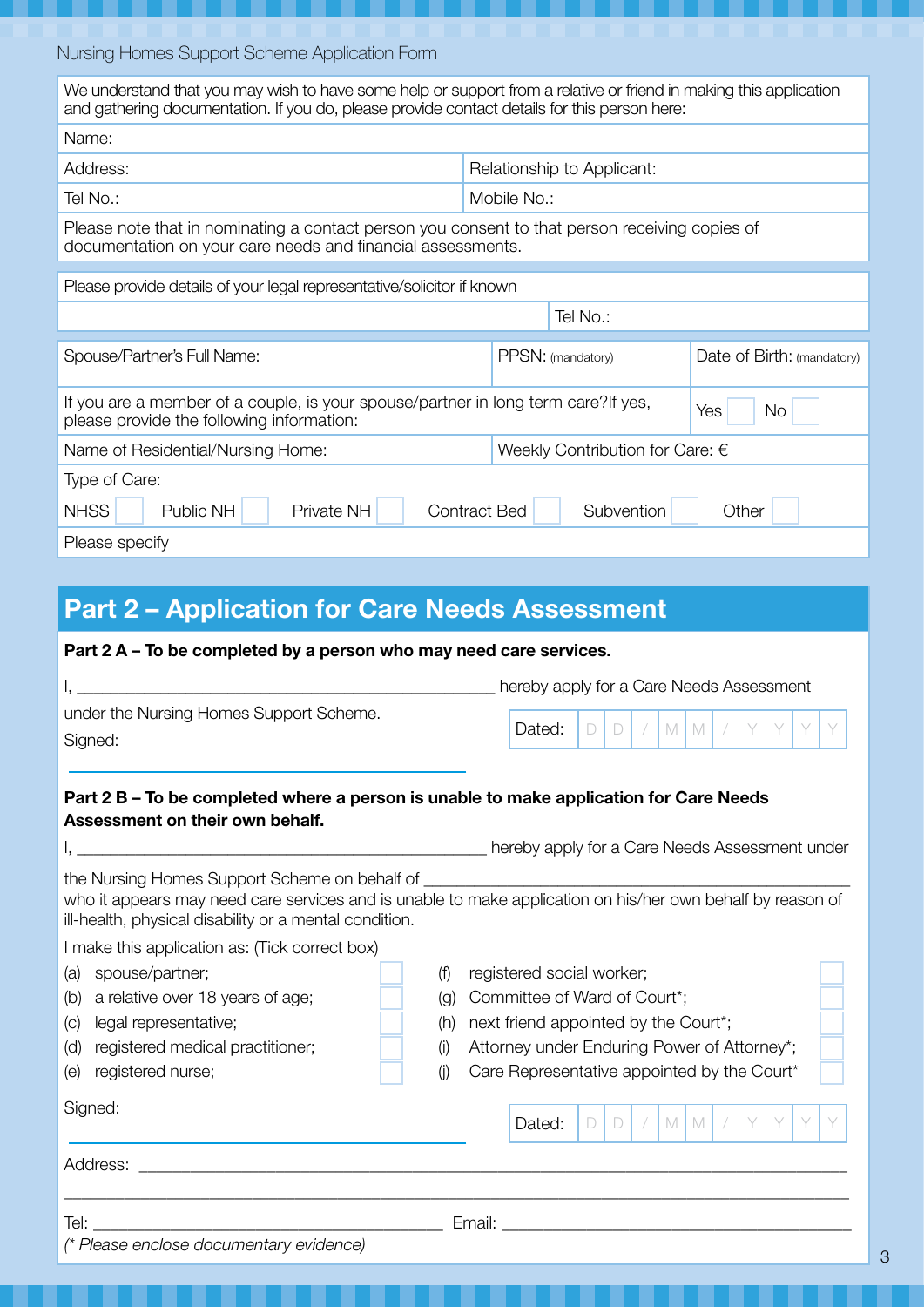### Part 3A – Details of income

If you are part of a couple please supply details for your spouse/partner. Please include documentary evidence of all income, e.g. pension payslip. Net Weekly Income should be provided, i.e. your weekly income after Tax, PRSI etc. have been deducted.

|                                                                                                                                                                                                                                  |           | Amount per week |
|----------------------------------------------------------------------------------------------------------------------------------------------------------------------------------------------------------------------------------|-----------|-----------------|
| <b>Income</b>                                                                                                                                                                                                                    | Applicant | Spouse/Partner  |
| Department of Social Protection pension/allowance/benefit                                                                                                                                                                        | €         | €               |
| Any other non-Irish pension                                                                                                                                                                                                      | €         | €               |
| Occupational pension<br>Please include a copy of your pension slip                                                                                                                                                               | €         | €               |
| Employment, trade, profession or vocation (including for part time work)<br>Please include a copy of a pay slip, P60 or P21                                                                                                      | €         | €               |
| Income from rentals (in the State or otherwise)                                                                                                                                                                                  | €         | €               |
| Income from holding an office or directorship                                                                                                                                                                                    | €         | €               |
| Income from fees, commissions, dividends, interest, or income<br>of a similar nature                                                                                                                                             | €         | €               |
| Payments under a settlement, covenant, estate or a payment in respect<br>of maintenance                                                                                                                                          | $\in$     | €               |
| Income from royalties and annuities                                                                                                                                                                                              | €         | €               |
| Income that was transferred from you to another person within the last<br>5 years                                                                                                                                                | €         | €               |
| Farming/Business Income If income arises from a Farm or Business<br>please attach tax assessment from Revenue, accounts in respect<br>of same for the previous tax year and details of any Department of<br>Agriculture payments | €         | €               |
| Any other income:                                                                                                                                                                                                                |           |                 |
|                                                                                                                                                                                                                                  | €         | €               |
|                                                                                                                                                                                                                                  | €         | €               |
| <b>Please supply</b>                                                                                                                                                                                                             | Applicant | Spouse/Partner  |
| PPS number (mandatory)<br><b>or</b>                                                                                                                                                                                              |           |                 |
| Department of Social Protection Pension book number<br><b>or</b>                                                                                                                                                                 |           |                 |
|                                                                                                                                                                                                                                  |           |                 |

Department of Social Protection Pension claim number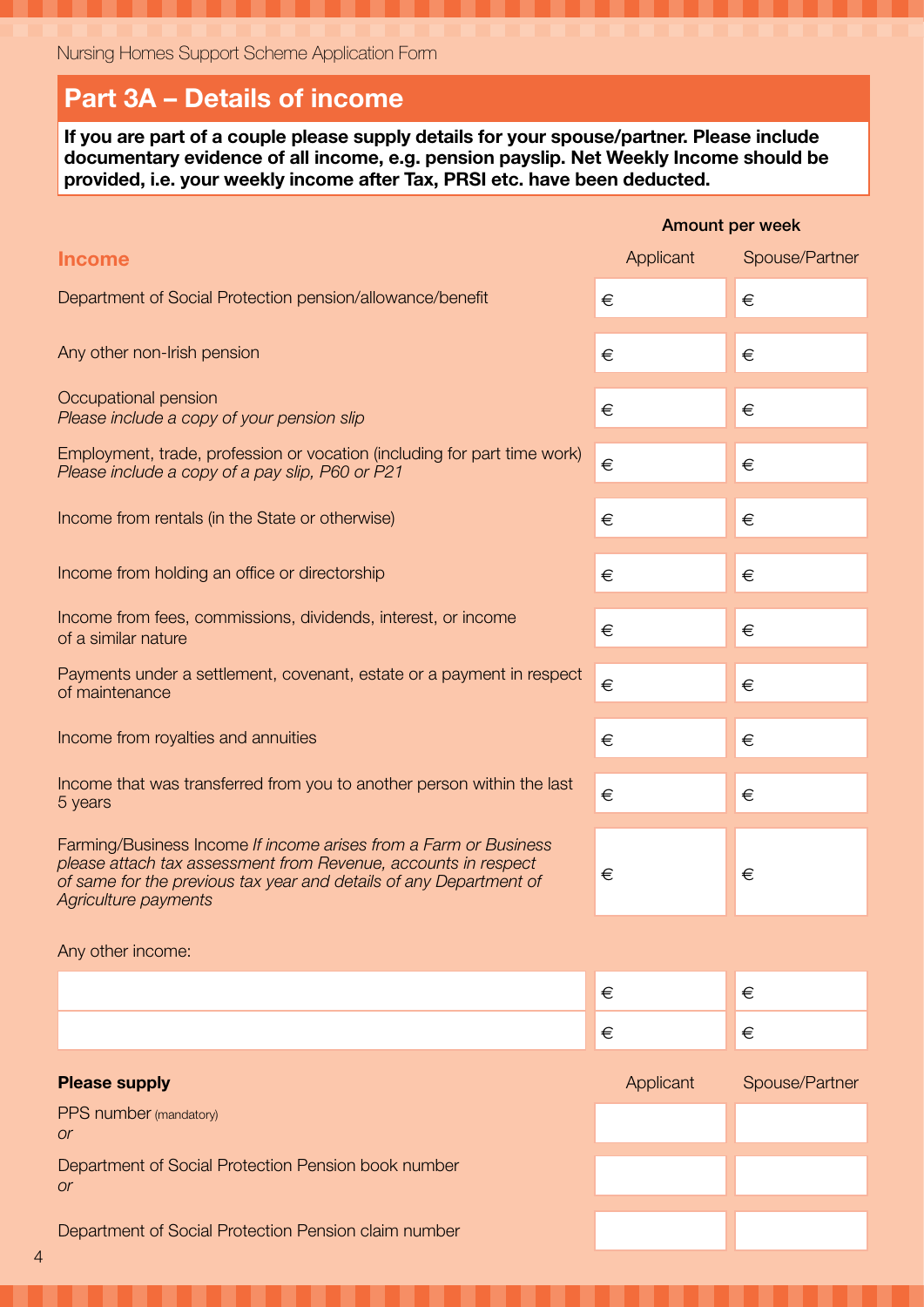### Part 3B – Allowable Deductions

| Some expenses may be deducted from your income for this assessment. Please give<br>details of allowable deductions.                                                         |                  |                                   |  |  |  |  |
|-----------------------------------------------------------------------------------------------------------------------------------------------------------------------------|------------------|-----------------------------------|--|--|--|--|
|                                                                                                                                                                             | Applicant        | Amount per year<br>Spouse/Partner |  |  |  |  |
| Health Expenses (e.g. doctors' fees, pharmacy costs, prescription charges)                                                                                                  | €                | €                                 |  |  |  |  |
| Interest on loans related to your principal residence                                                                                                                       | €                | €                                 |  |  |  |  |
| Rent Payments (If you live in rented accommodation)                                                                                                                         | €                | €                                 |  |  |  |  |
| Maintenance Payments to another person                                                                                                                                      | €                | €                                 |  |  |  |  |
| Levies required by law to be paid e.g. property tax                                                                                                                         | €                | €                                 |  |  |  |  |
| Amounts above should be provided annually, net of Tax Relief.<br>The HSE will require evidence of these deductions during your assessment.                                  |                  |                                   |  |  |  |  |
| Borrowings in respect of your principal residence<br>(where you choose to avail of this deduction, you cannot offset the<br>same borrowings against the value of the asset) | €                | €                                 |  |  |  |  |
| Please provide documentary evidence of borrowings.                                                                                                                          |                  |                                   |  |  |  |  |
| Do you wish to claim an allowable deduction in respect of a dependent<br>child/children who is/are under 21 or in full time education                                       | Yes<br><b>No</b> |                                   |  |  |  |  |
| Please provide verification on your dependant's name(s), date(s) of birth and full time education status                                                                    |                  |                                   |  |  |  |  |
|                                                                                                                                                                             |                  |                                   |  |  |  |  |
| <b>Part 4A - Details of Cash Assets</b>                                                                                                                                     |                  |                                   |  |  |  |  |
| Please give details of all Cash Assets, giving the total balance amounts for you and your                                                                                   |                  |                                   |  |  |  |  |

spouse or partner. Please provide documentary evidence of cash assets e.g. recent bank statements.

| <b>Savings, Deposits and Current Accounts (please give a total amount)</b>                                                                                | Applicant | Spouse/Partner |
|-----------------------------------------------------------------------------------------------------------------------------------------------------------|-----------|----------------|
| <b>Bank</b>                                                                                                                                               | €         | €              |
| <b>Credit Union</b>                                                                                                                                       | €         | €              |
| Post Office                                                                                                                                               | €         | €              |
| Other (please specify)                                                                                                                                    | €         | €              |
| Approved Retirement Funds (ARFs), shares, bonds, securities etc.                                                                                          |           |                |
|                                                                                                                                                           | €         | €              |
|                                                                                                                                                           | €         | €              |
|                                                                                                                                                           | €         | €              |
| Money loaned to another person which is repayable                                                                                                         | €         | €              |
| Total Cash Assets transferred to another person within 5 years of your first NHSS application<br>(cash, savings/deposits, shares, bonds, securities etc.) |           |                |
|                                                                                                                                                           | €         | €              |
| If any of the transferred assets have been returned, please state the total amount returned                                                               |           |                |
|                                                                                                                                                           | €         | €              |
| <b>Other Cash Assets</b>                                                                                                                                  |           |                |

€ €  $\epsilon$   $\epsilon$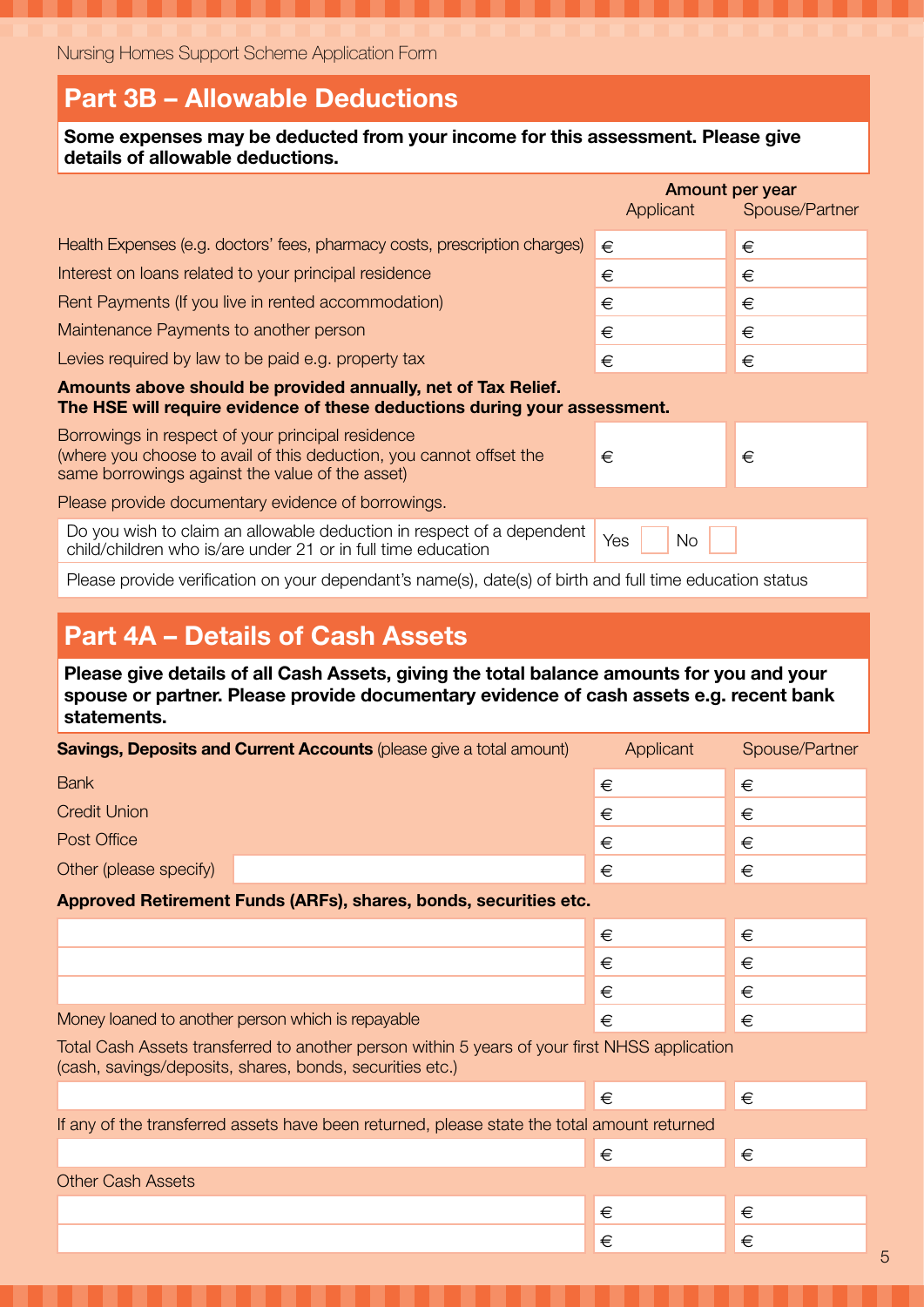### Part 4B – Details of Non-Cash Assets

Non-Cash Assets means all forms of property, land or valuables owned by you and your spouse or partner, whether within the State or outside. Please include documentary evidence of assets, values and any outstanding balances on loans.

| <b>Principal Residence</b><br>Home Address                                                                                                                                   |   |                                                 |                                       |
|------------------------------------------------------------------------------------------------------------------------------------------------------------------------------|---|-------------------------------------------------|---------------------------------------|
| Please indicate if you are the owner/joint owner/tenant/lodger/local<br>authority tenant purchaser/other (please specify)                                                    |   |                                                 |                                       |
| If you own or partly own your property please provide current<br>market value of your home. (Please furnish a Certificate of Market<br>Value from an Auctioneer or a Valuer) |   | €                                               |                                       |
|                                                                                                                                                                              |   | <b>Monthly Loan</b><br>Repayment                | Outstanding<br><b>Balance on Loan</b> |
| Indicate loan repayments (amount per month) and outstanding<br>balance on same (Include latest available statement of loan)                                                  | € | €                                               |                                       |
| Please Specify loan type of outstanding balance<br>i.e. Mortgage, Life Loan, Credit Union, Other                                                                             |   |                                                 |                                       |
| Other Non-Cash Assets (property, land, farm, business etc.)<br>Please provide details (including address if appropriate)                                                     |   | Value in $\epsilon$ for<br>applicant and spouse | Outstanding<br><b>Balance on Loan</b> |
|                                                                                                                                                                              |   | €                                               | €                                     |
|                                                                                                                                                                              |   | €                                               | €                                     |

*Please furnish a Certificate of Market Value from an Auctioneer or a Valuer.*

*Please supply details of any mortgage or charge on the Non-Cash Assets listed above.*

#### 3 year cap Farm and Business Assets:

*If you wish to apply for the 3 year cap on a farm or business asset see Part 7 for information and application details*

#### Transferred Assets

*Please supply details of any non-cash assets (property/land) sold or transferred to another person within 5 years of your first NHSS application*

| <b>Asset Details</b> | Date of<br><b>Transfer</b> | Value at time | <b>Amount Received</b><br>of Sale or Transfer $\epsilon$ from Sale/Transfer $\epsilon$ | If transferred,<br>to whom? |
|----------------------|----------------------------|---------------|----------------------------------------------------------------------------------------|-----------------------------|
|                      |                            |               |                                                                                        |                             |
|                      |                            |               |                                                                                        |                             |
|                      |                            |               |                                                                                        |                             |
|                      |                            |               |                                                                                        |                             |

*Please supply documentary evidence of the amount received or the market value of asset at the time of sale/transfer*

Please note that if a person knowingly gives false or misleading information in connection with an application for State support, he/she is guilty of an offence and is liable on summary conviction to a fine not exceeding €5,000 or imprisonment for a term not exceeding 3 months or both. In cases where a person does not disclose or makes a misstatement in respect of the amount or value of income/ assets and receives a greater amount of State support than would have been the case if there had been disclosure or no misstatement, the overpayment must be repaid by the person on demand and may be recovered by the HSE as a simple contract debt from the person or estate of that person.

Please note that the personal representative of a deceased person is legally obliged as soon as practical but in any case not less than 3 months before any distribution of assets of the estate of the person give the HSE (a) a schedule of assets that is applicable to the estate of the deceased person and (b) notice in writing of the representatives intention to distribute the assets. A Personal Representative who does not retain sufficient assets of the estate to repay any amount due and payable to the HSE will be held personally liable for that amount.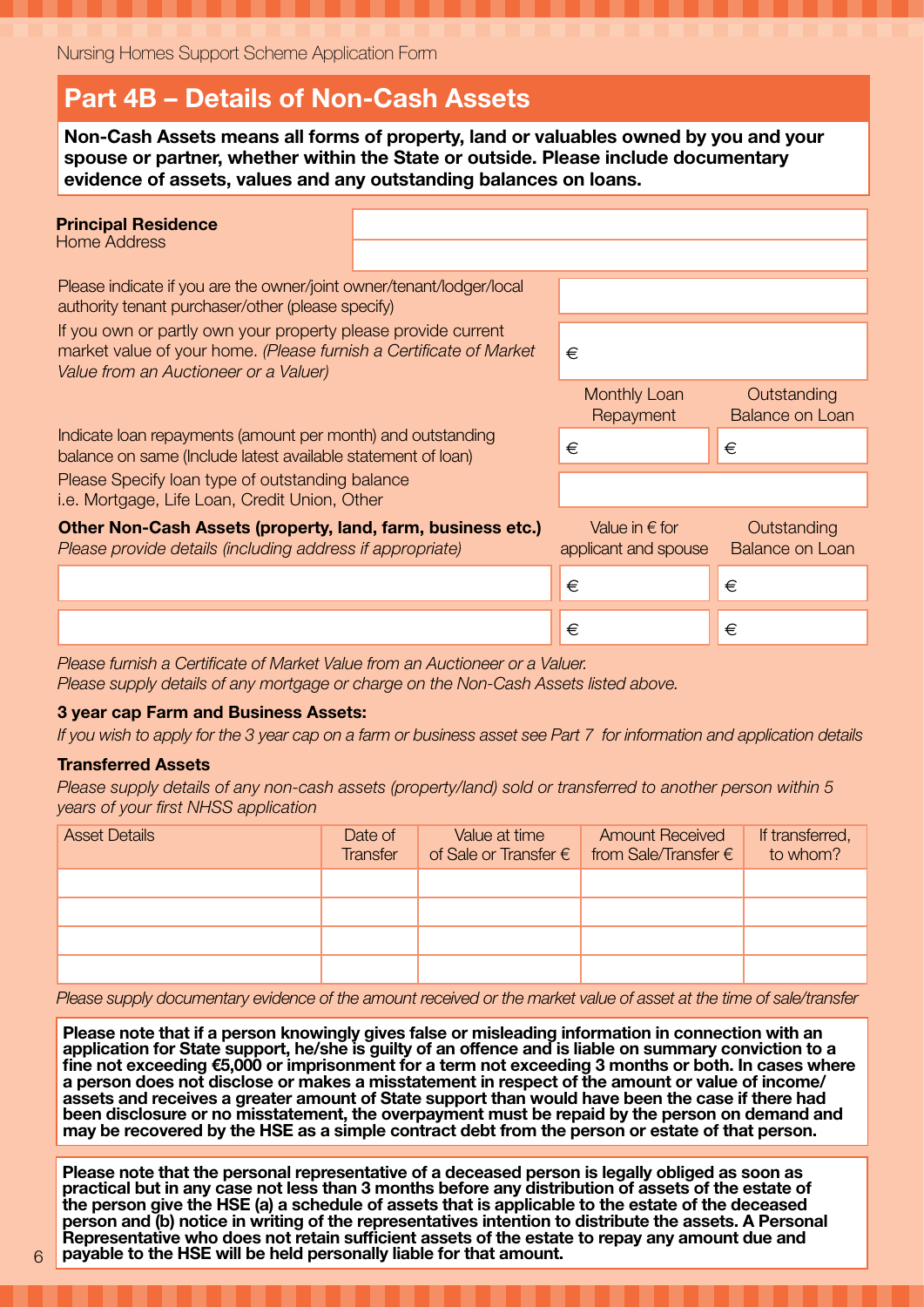### Part 5 – Application for State Support

### Please read the following and then sign either Part 5A or 5B as appropriate

As part of this application, the HSE will make arrangements for a Care Needs Assessment and a Financial Assessment to be carried out. Any organisation with information relevant to the applicant's care needs may provide the HSE with this information. The content of the care needs assessment report may be provided to, or shared with, relevant health professionals, if required. All required information which the HSE may request in connection with the consideration of this application will be provided. To process this application the HSE may seek limited access to social welfare data to confirm details of the applicant, their spouse/partner and dependants. The signature below indicates consent to this access. The HSE will treat all information and personal data provided to them as confidential. The HSE will only disclose information or personal data to other people or bodies according to law. The applicant must report to the HSE, within 10 working days, any changes in his/her or their partner's circumstances which may affect entitlement to financial support.

#### Part 5A To be completed by the person who needs care services:

I hereby apply for State Support under the Nursing Homes Support Scheme. I have read Part 5 above and I say that the information given by me on this form is correct to the best of my knowledge and belief.

Signed:

#### Part 5B To be completed only where the person who may need care services has reduced capacity to make decisions and is unable to make the application

Dated:  $D D / M M$ 

|     |                                                                                                               | hereby apply for State Support under the |
|-----|---------------------------------------------------------------------------------------------------------------|------------------------------------------|
|     | Nursing Homes Support Scheme on behalf of<br>(persons name)                                                   |                                          |
|     | I make this application as: (Tick correct box)                                                                |                                          |
| (a) | Committee of Ward of Court**                                                                                  |                                          |
| (b) | Attorney under Enduring Power of Attorney**                                                                   |                                          |
| (C) | Care Representative appointed by the Court*                                                                   |                                          |
| (d) | spouse/partner;                                                                                               |                                          |
| (e) | a relative over 18 years of age;                                                                              |                                          |
| (f) | next friend appointed by the Court**;                                                                         |                                          |
| (g) | legal representative;                                                                                         |                                          |
| (h) | registered medical practitioner;                                                                              |                                          |
| (i) | registered nurse;                                                                                             |                                          |
| (i) | registered social worker;                                                                                     |                                          |
|     | Catagorias (a) to (a) abous hous priority quarthage at (d) to (i) Dlagge refer to the Information Depulst for |                                          |

*Categories (a) to (c) above have priority over those at (d) to (j). Please refer to the Information Booklet for further information.*

I have read Part 5 above and I say that the information given by me on this form is correct to the best of my knowledge and belief. No person has priority to make this application before me / All persons with higher priority have consented in writing (copy/copies attached) to my making this application (delete as applicable). (See Information Booklet)

Signed:

| (** Please enclose documentary evidence) |  |  |  |  |  |  |
|------------------------------------------|--|--|--|--|--|--|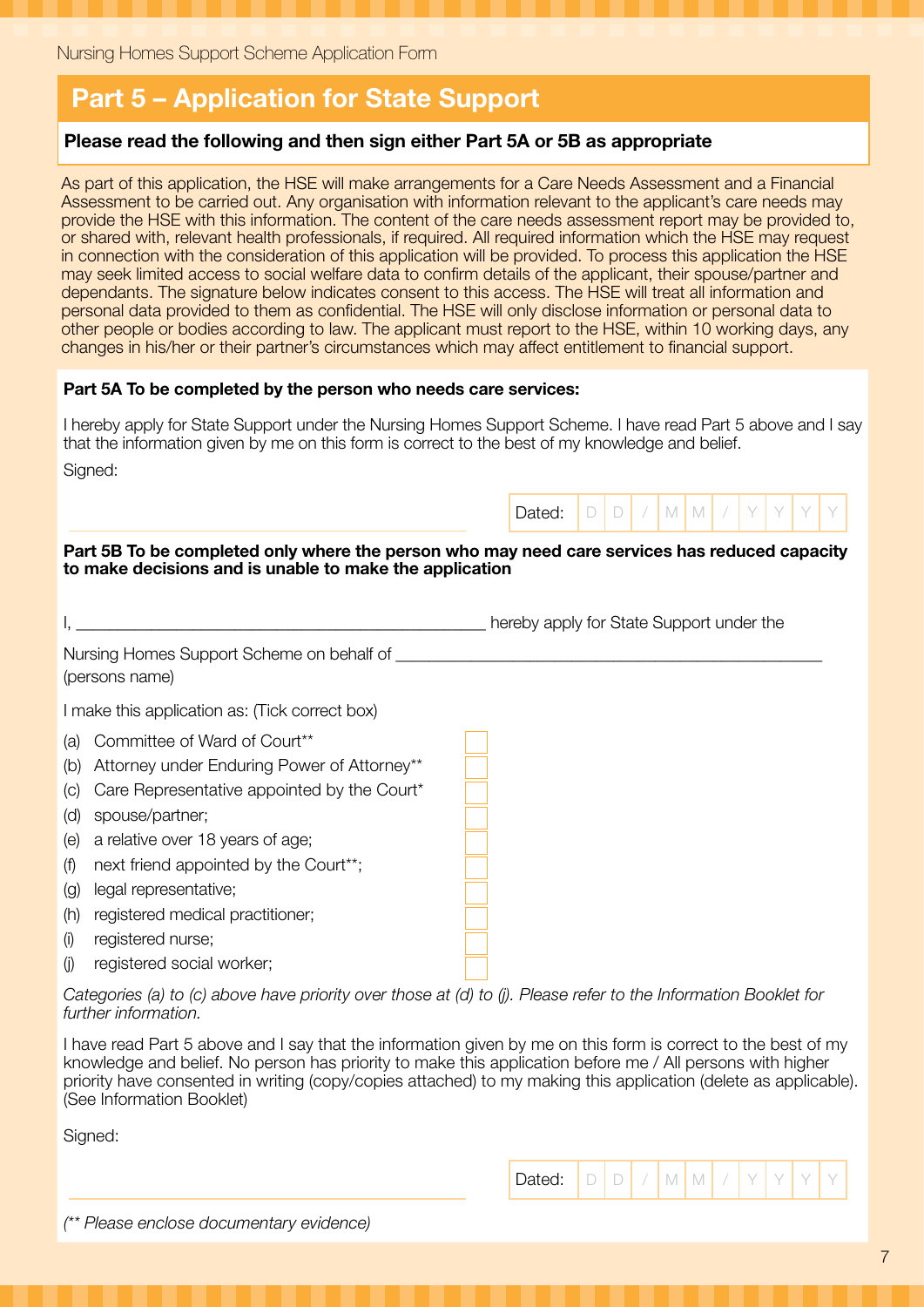### Part 6 – Nursing Home Loan (Ancillary State Support)

#### The Nursing Home Loan (Ancillary State Support) is an additional support designed to ensure that people do not have to sell assets such as their home during their lifetime in order to meet their care costs.

This is an optional extra feature of the Nursing Homes Support Scheme for people who own property/land based assets in the State. It is a loan advanced by the HSE to you. It is paid to help you meet the portion of your contribution to the cost of care that is based on Irish property/land based assets (i.e. land and property within the Irish State).

Payment of the Nursing Home Loan (Ancillary State Support) by the HSE results in the creation of a charge (a simple type of mortgage) in favour of the HSE against the interest of the applicant and his/her partner in the asset(s) set out in this application. The HSE will notify the Property Registration Authority of the charge who will register it against the asset(s) specified in this application.

You may therefore wish to seek *independent legal advice* before you apply for a Nursing Home Loan (Ancillary State Support). However, please note that there is no requirement on you to do so.

Where the home, farm, business or other asset is owned by more than one person, the HSE requests all joint owners to fill in Part 6B of this form.

The Nursing Home Loan (Ancillary State Support) may be applied for at any time, not just when entering into long-term nursing home care. Applications for the Nursing Home Loan may be granted by the HSE subject to the overall budget available to it.

The Nursing Home Loan (Ancillary State Support) together with interest is repayable (unless the applicant has voluntarily repaid the loan prior to it falling due for repayment)

- (a) when the applicant dies, or
- (b) when any part of the charged asset is transferred/sold (HSE must be notified within 10 working days of transfer/sale) or
- (c) if the applicant or his/her partner is made a bankrupt, or
- (d) if the HSE determines that it has been given false/misleading information relating to this loan application

Repayment of the loan must be made to the Revenue Commissioners [see below]

The following provides information on how the process works:

The person who is responsible for repayment of the nursing home loan to the Revenue Commissioners is called the "relevant accountable person". The relevant accountable person may be a different person to the applicant, depending on the circumstances as set out in the following examples:

**Example 1:** Where you transfer or sell part or all of your property, during your lifetime, you and your spouse/partner will be the relevant accountable persons.

**Example 2:** Where the loan is repayable after the applicant's death the personal representative of the deceased is the relevant accountable person. A person who inherits or has an interest in the property or any part of it can also be held accountable for repayment of the loan.

#### When the repayment must take place

When the nursing home loan falls due for repayment, the HSE writes to the relevant accountable person. The HSE notifies him/her that the loan must be repaid and advises of the amount due. In calculating the amount due the HSE applies the consumer price index to the loan to take account of inflation or deflation since the loan was paid.

#### Repayment timeframes

The following timeframes apply for repayment of the nursing home loan;

- Where the repayment arises, for example, because of the death of the person in care the loan must be repaid within 12 months of the date of death. Where the repayment is not made within this timeframe, Revenue will apply interest on the amount owing from the date of death.
- Where the loan is repayable because of the sale or transfer of your property during your lifetime, it must be repaid within 6 months of the date of sale/transfer or Revenue will apply interest back to date of sale/transfer.

#### How the repayment is made

8

Revenue Commissioners are the collecting agent for the HSE in respect of monies advanced by way of a nursing home loan. The Nursing Home Loan must be repaid to Revenue. It should be repaid as soon as possible after notice is received from the HSE and, in any event, within the timeframes outlined above. Further information is available on how to make payments on Revenue's website at www.revenue.ie

#### Deferral of Repayment of Nursing Home Loan

Where the loan becomes repayable on death, the repayment of monies based on the principal residence can be deferred in certain cases. You can read more about this in the information booklet.

In relation to deferrals, the following timeframes apply for repayment of the nursing home loan:

- On the death of the partner of the person who was in receipt of care or on the death of the *connected person*, the loan must be repaid within 12 months of the date of death of that person. For more information on the definition of a connected person please see the information booklet.
- Where a person ceases to be a connected person as defined in the legislation or where an interest in the residence is transferred/sold, the loan must be repaid within 6 months of the date the person ceased to be a *connected person* or date of the transfer/sale.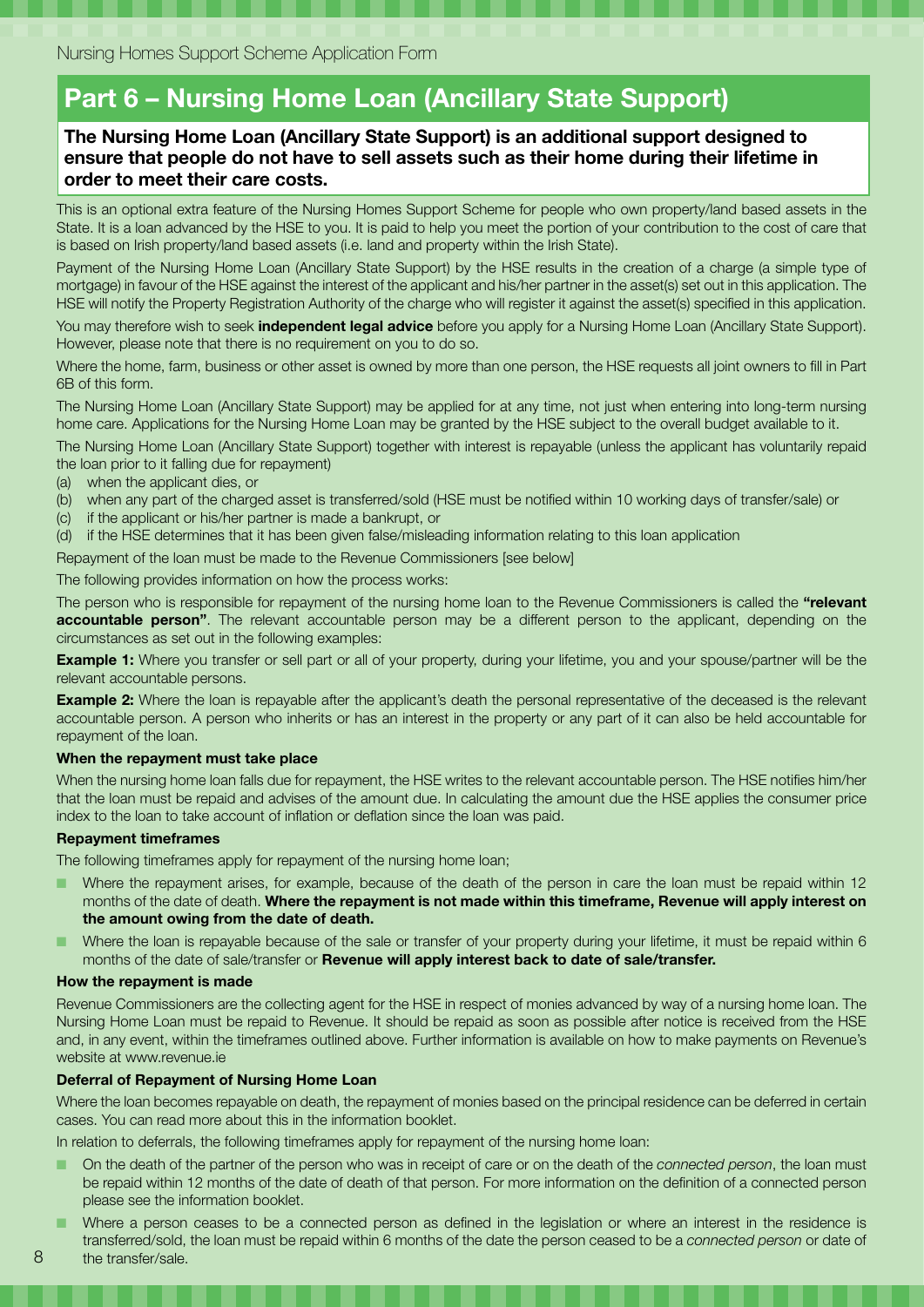## Part 6A – Application for a Nursing Home Loan (Ancillary State Support)

I/We hereby apply for and request payment of the Ancillary State Support (Nursing Home Loan) under the Nursing Homes Support Scheme Act, 2009 ("the Act") in respect of the following property/land based asset(s) within the State. I/We acknowledge that payment of Ancillary State Support results in the creation of a Charge in favour of the Health Service Executive (which by virtue of the Act is deemed to be a mortgage made by deed) against the interest of the person to whom payment relates and of the partner of that person in such land as is specified in the request for payment of the Ancillary State Support (Nursing Home Loan). I/We consent to the creation of a Charge in favour of the Health Service Executive over the asset(s) listed below.

| 1st Property             | 2nd Property             |
|--------------------------|--------------------------|
| Details of Asset:        | Details of Asset:        |
| House No./Name:          | House No./Name:          |
| Street:                  | Street:                  |
| Town/City:               | Town/City:               |
| Townland:                | Townland:                |
| County:                  | County:                  |
| Folio Number (if known): | Folio Number (if known): |

*(Please provide documentary evidence of the title to the property, e.g. copy land registry Folio/copy Title Deeds/ copy lease/copy conveyance. If the property is leasehold a copy of the lease must be provided)*

| Signed: |                               | Dated: | $\Box$ | $\Box$ | $\overline{\phantom{a}}$ | M | M           | $\overline{\phantom{a}}$ | Y | Y | Y | V |
|---------|-------------------------------|--------|--------|--------|--------------------------|---|-------------|--------------------------|---|---|---|---|
|         |                               |        |        |        |                          |   |             |                          |   |   |   |   |
|         | (Applicant)                   | PPSN:  |        |        |                          |   |             |                          |   |   |   |   |
| Signed: |                               |        |        |        |                          |   |             |                          |   |   |   |   |
|         |                               | Dated: | $\Box$ | $\Box$ |                          | M | $\mathbb N$ |                          | Y | Y | Y | Y |
|         | (Partner/Spouse)              | PPSN:  |        |        |                          |   |             |                          |   |   |   |   |
| Signed: |                               |        |        |        |                          |   |             |                          |   |   |   |   |
|         |                               | Dated: | $\Box$ | $\Box$ | $\bigg)$                 | M | $\mathbb N$ | $\overline{\phantom{a}}$ | Y | Y | Y | Y |
|         | (Representative of Applicant) | PPSN:  |        |        |                          |   |             |                          |   |   |   |   |
| Signed: |                               |        |        |        |                          |   |             |                          |   |   |   |   |
|         |                               | Dated: | $\Box$ | $\Box$ |                          | M | $\mathbb M$ |                          | Y | V | V | Y |
|         | (Representative of Partner)   | PPSN:  |        |        |                          |   |             |                          |   |   |   |   |

If you are signing as a representative, please provide evidence of your appointment as a Care Representative/Attorney under Enduring Power of Attorney/Committee of a Ward of Court.

Name(s) of any other person(s) residing at the applicant's principal residence at date of application

Tel No.:

PPSN:

|                                                              | Number of years residing at applicant's principal residence |  |
|--------------------------------------------------------------|-------------------------------------------------------------|--|
|                                                              | Number of years residing at applicant's principal residence |  |
| Relevant Accountable Person (See Explanatory Note on Page 8) |                                                             |  |
| Name:                                                        |                                                             |  |
| Address:                                                     |                                                             |  |

The Revenue Commissioners require the above details of the Relevant Accountable Person for the repayment of the nursing home loan.

A person who knowingly or recklessly gives the HSE information which is false or misleading in connection with an application for financial support is liable on conviction to a fine and/or imprisonment.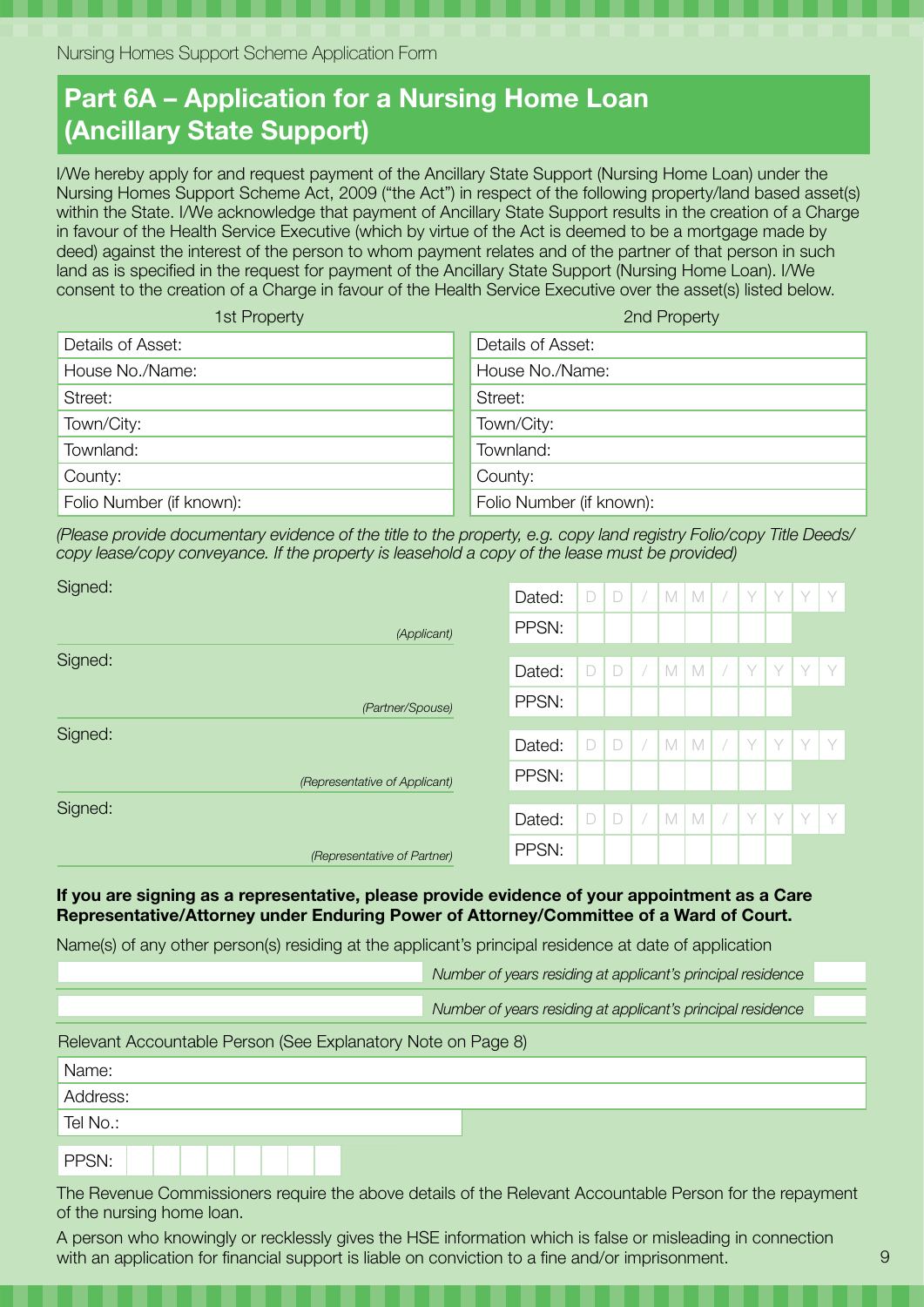### Part 6B – Consent of Joint Owner(s)

#### Any person(s) who jointly owns a property with the applicant is requested to sign this section.

I/we \_\_\_\_\_\_\_\_\_\_\_\_\_\_\_\_\_\_\_\_\_\_\_\_\_\_\_\_\_\_\_\_\_\_ and \_\_\_\_\_\_\_\_\_\_\_\_\_\_\_\_\_\_\_\_\_\_\_\_\_\_\_\_\_\_\_\_\_\_ , (the joint owner(s) of the asset(s) listed below), hereby give my/our prior written consent to the creation of a Charge in favour of HSE under the Nursing Homes Support Scheme Act, 2009 ("the Act") in respect of the following property/ land based asset(s) within the State. I/we acknowledge that payment of Ancillary State Support results in the creation of a Charge in favour of the Health Service Executive (which by virtue of the Act is deemed to be a mortgage made by deed) against the interest of the person to whom payment relates and of the partner of that person in such land as is specified in this request for payment of Ancillary State Support.

| 1st Property             | 2nd Property             |
|--------------------------|--------------------------|
| Details of Asset:        | Details of Asset:        |
| House No./Name:          | House No./Name:          |
| Street:                  | Street:                  |
| Town/City:               | Town/City:               |
| Townland:                | Townland:                |
| County:                  | County:                  |
| Folio Number (if known): | Folio Number (if known): |

| Signed: |  |
|---------|--|
|---------|--|

| (Applicant) | Dated: | <b>COLLA</b> | $\Box$       |   | $\mathbb M$ | $\vee$      | $\vee$    | $\sqrt{}$ |  |
|-------------|--------|--------------|--------------|---|-------------|-------------|-----------|-----------|--|
| Signed:     |        |              |              |   |             |             |           |           |  |
| (Applicant) | Dated: | <b>COLLA</b> | <b>COLLA</b> | M | M           | $\setminus$ | $\sqrt{}$ | $\vee$    |  |

The absence of prior consent in writing of a joint owner does not render void the making of a Charge in favour of the HSE.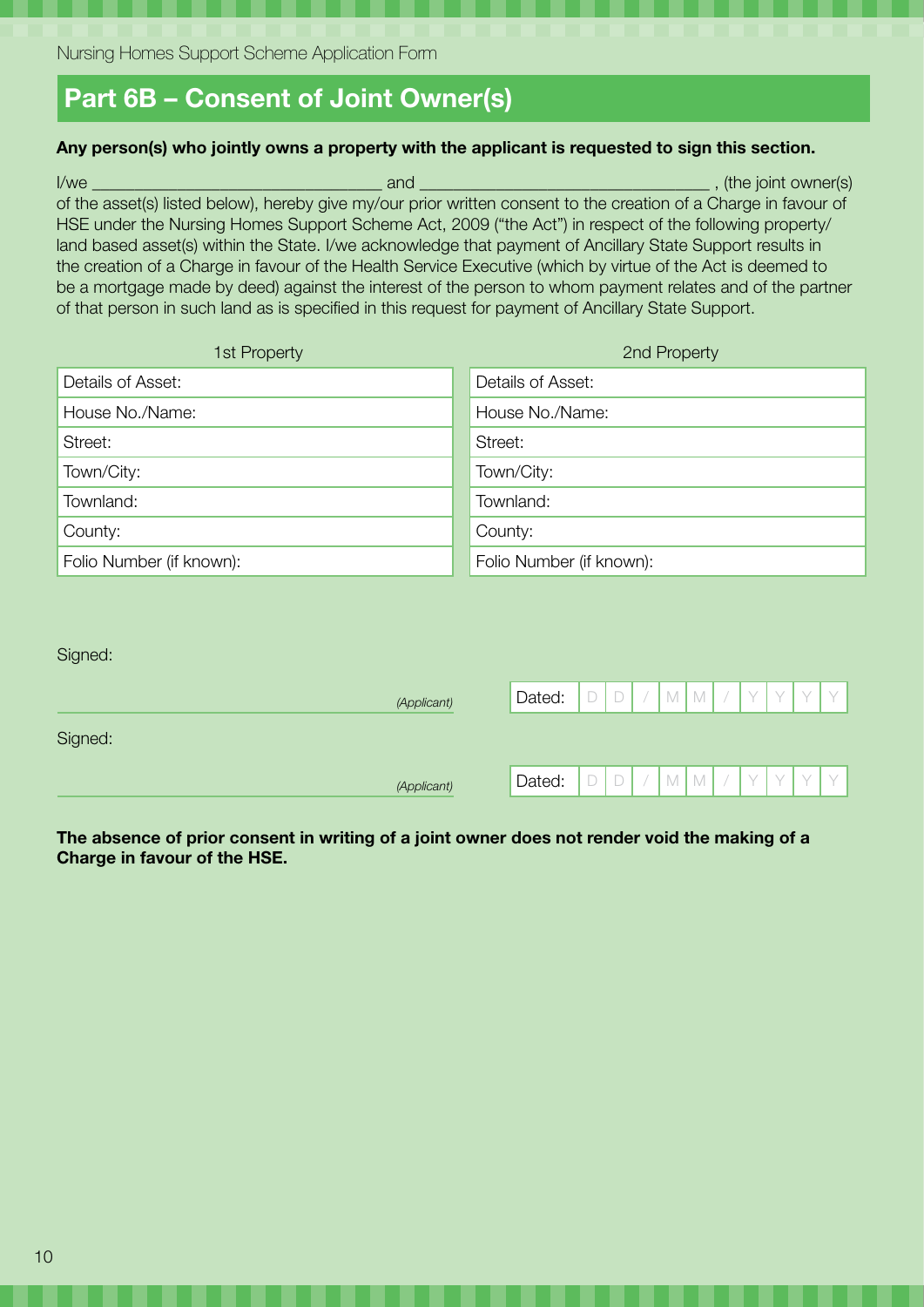### Part 7 – 3 Year Cap on Relevant Farms and Businesses

The 3 year cap on relevant farms and businesses is an additional support designed to extend the availability of the 3 year cap to relevant family owned and operated farms and business assets. Successful applicants for State support are required to pay a portion of their assessable income and a portion of the value of their assets towards their care. A 3 year cap is available on contributions to the Scheme to relevant family-owned and operated farm and/or business assets in cases where a family successor commits to working the farm or business. The 3 year cap is available when a family successor is appointed to run the farm or business for 6 years from the date of appointment. The approval of the 3 year cap will result in the creation of a charge in favour of the HSE in respect of chargeable assets.

Conditions for the appointment of a family successor

- 1. The person who needs care has been determined by the HSE as needing nursing home care
- 2. The person who needs care has had their financial assessment under the Scheme determined
- 3. The person who needs care or their partner falls into one or more of the following categories
	- They have an interest in a farm
	- They have an interest in a relevant business
	- They had an interest in a farm which is a transferred asset
	- They had an interest in a relevant business which is a transferred asset
- 4. The person who needs care has declared to the HSE in a statutory declaration that, in relation to the specified asset, for a period of 3 years (which period need not be continuous) during the period of 5 years ending on the day on which they began receiving care services, a substantial part of the working time of the person who needs care, the proposed family successor, a person appointed as a family successor or the partner of the person who needs care, was regularly and consistently applied to running the family asset.
- 5. If all or part of the specified asset is a transferred asset,
	- It became a transferred asset on its transfer by the person who needs care or their partner to the proposed family successor
	- It continues to be held as a transferred asset by the proposed family successor and
	- The proposed family successor undertakes by way of a statutory declaration to repay any sums for which they may become liable for as a result of non-compliance with the requirements of the Scheme.
- 6. The proposed family successor must declare by way of a statutory declaration that if appointed as family successor that a substantial part of that person's normal working time will regularly and consistently be applied to running the family asset for 6 years beginning on the date of appointment.
- 7. That where the asset is not a transferred asset the person who needs care, his or her partner and any other owner of the asset consent to the creation of a charge in favour of the HSE.
- 8. That where the asset is a transferred asset the person who needs care and any other owner of the asset consent to the creation of a charge in favour of the HSE.

#### Who can be a Family successor?

A family successor must be 18 years or older, the partner of the person who needs care, or a relative of the person who needs care, or of their partner, or a son-in-law or daughter-in-law of the person who needs care, or their partner. A relative is defined as a parent, step-parent, child, grandchild, brother, step-brother, sister, step-sister, uncle, aunt, nephew or niece of the person.

In the case of an asset that was transferred, the person to whom the asset was transferred may be appointed as a family successor provided they continue to hold the asset specified in the application and undertake by way of statutory declaration to repay any sums for which they become liable by virtue of the requirements of the Act..

#### HSE Charging order

The approval of the 3 year cap and payment of increased State support will result in the creation of a charge, a type of mortgage, in favour of the HSE against the interest of the person who needs care and that person's partner in the chargeable asset as set out in this application. Where the asset is a transferred asset the charge is made against the interest of the family successor in the asset.

#### Conditions for the approval of the 3 year cap

- The person in care has been receiving nursing home care for 3 years
- One or more family successors have been appointed in respect of the person in care in relation to family assets
- The family successor has complied with the undertaking given by them since the date of appointment
- Where the asset is a transferred asset it continues to be held by the family successor
- A charge in favour of the HSE is in place in respect of chargeable assets
- A repayment event has not occurred

#### You may wish to seek independent legal advice before you make any application under the Scheme, however, you are not obliged to do so.

Statutory declaration forms are available from your local Nursing Homes Support Scheme office or on www.hse.ie/nhss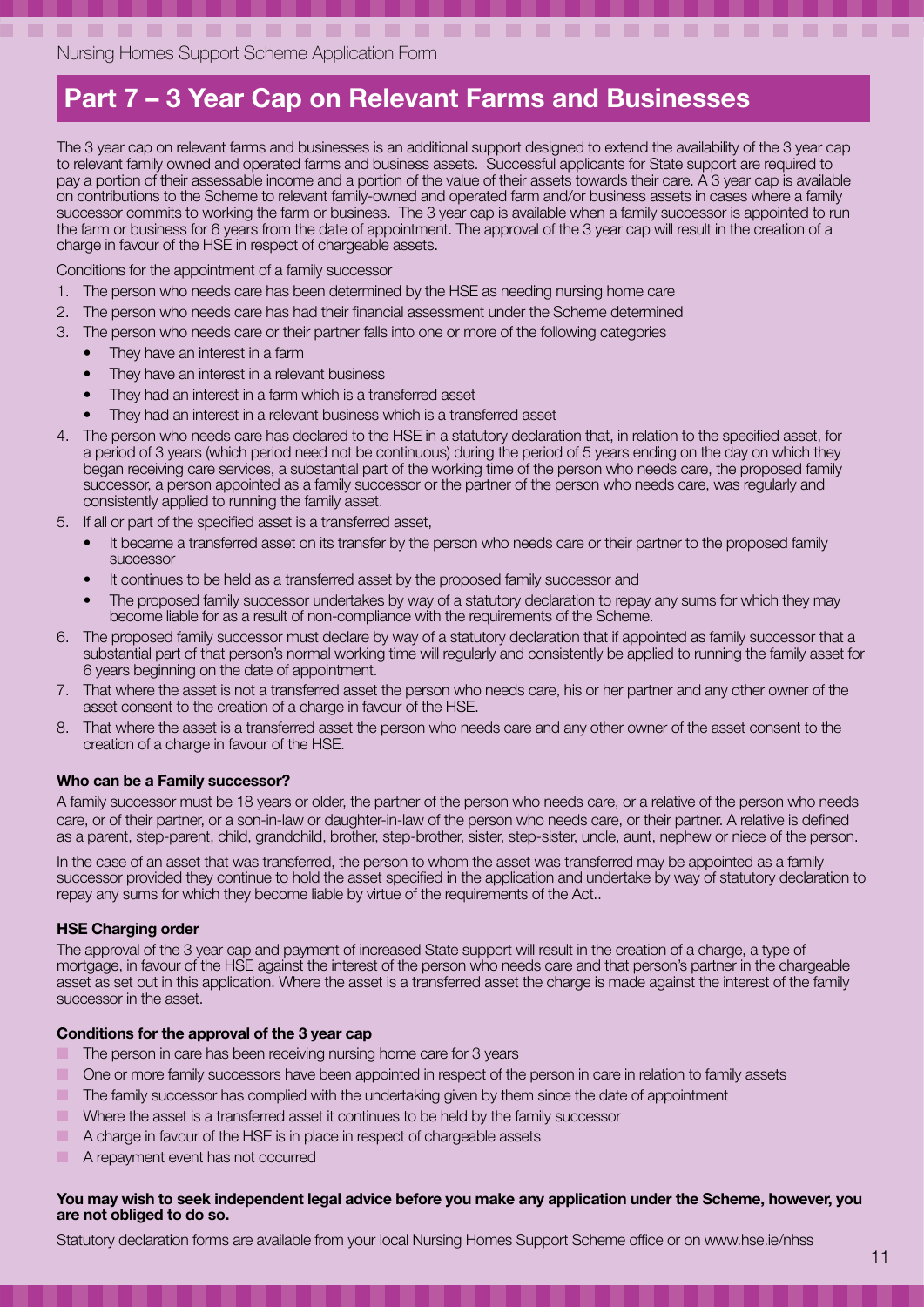#### Review of Compliance and repayment events

The HSE may undertake a review at any time. There will be at least 1 review between the date on which the 3 year cap takes effect and the expiry of the 6 year timeframe the family successor commits to.

-------------------------------

The purpose of a review is to ascertain whether a repayment event has occurred. A review will check that the family successor continues to comply with the conditions to which they have agreed.

Non-compliance with the requirements of the Scheme will result in the recoupment of the total amount of increased State support provided. Following a determination by the HSE that a repayment is due, the details of the persons accountable will be provided to the Revenue Commissioners for collection.

#### Notice requirements

The HSE must be notified of

- **ID** the death of the person in care or their partner
- **The death or change in circumstances of the family successor**
- any proposed change in the family successor following the transfer of the farm or relevant business
- **EXECUTE:** any material change in circumstances of the family successor
- any change affecting the farm or business to which the family successor was appointed
- any change affecting the family successor's ability to comply with his or her undertaking

### Discharge of the Charging Order

A discharge of the order will occur when the HSE is satisfied that either no repayment event has occurred during the relevant time frame or that a repayment sought in respect of non-compliance has been paid in full.

### Part 7A – Application for appointment of family successor: Farm / relevant business

| $l$ /we                                                                                                                                                                                                                                                                                 | and              |                    |        |        |             |             |          |   |   |   | apply for and request |  |
|-----------------------------------------------------------------------------------------------------------------------------------------------------------------------------------------------------------------------------------------------------------------------------------------|------------------|--------------------|--------|--------|-------------|-------------|----------|---|---|---|-----------------------|--|
| the appointment of the person named below as a family successor under the Nursing Homes Support Scheme<br>(Amendment) Act 2021 in respect of the property and land based assets listed in Part 7B.                                                                                      |                  |                    |        |        |             |             |          |   |   |   |                       |  |
| Name:                                                                                                                                                                                                                                                                                   |                  |                    |        |        |             |             |          |   |   |   |                       |  |
| Address:                                                                                                                                                                                                                                                                                |                  |                    |        |        |             |             |          |   |   |   |                       |  |
| Tel No.:                                                                                                                                                                                                                                                                                |                  | Mobile No.:        |        |        |             |             |          |   |   |   |                       |  |
| Email:                                                                                                                                                                                                                                                                                  |                  |                    |        |        |             |             |          |   |   |   |                       |  |
| Y<br>Y<br>M<br>Date of Birth:<br>$\Box$<br>M<br>$\Box$                                                                                                                                                                                                                                  | Y<br>Y           |                    |        | PPSN:  |             |             |          |   |   |   |                       |  |
| Relationship to person in care:                                                                                                                                                                                                                                                         |                  |                    |        |        |             |             |          |   |   |   |                       |  |
| The person named above has provided a statutory declaration that if appointed as a family successor a<br>substantial part of their working time will regularly and consistently be applied to running the family asset for a<br>period of 6 years beginning on the date of appointment. |                  |                    |        |        |             |             |          |   |   |   |                       |  |
| Signed:                                                                                                                                                                                                                                                                                 |                  | Dated:             | D      | $\Box$ | M           | M           | $\bigg)$ | Y | Y | Y | Y                     |  |
|                                                                                                                                                                                                                                                                                         | (Applicant)      | PPSN:              |        |        |             |             |          |   |   |   |                       |  |
| Signed:                                                                                                                                                                                                                                                                                 |                  | Dated:             | $\Box$ | $\Box$ | $\mathbb M$ | M           |          | Y | Y | Y | Y                     |  |
|                                                                                                                                                                                                                                                                                         | (Partner/Spouse) | PPSN:              |        |        |             |             |          |   |   |   |                       |  |
| Signed:                                                                                                                                                                                                                                                                                 |                  | Dated:             | D      | $\Box$ | $\mathbb M$ | $\mathbb M$ |          | Y | Y | Y | Y                     |  |
| (Representative of Applicant)                                                                                                                                                                                                                                                           |                  | PPSN:              |        |        |             |             |          |   |   |   |                       |  |
| Signed:                                                                                                                                                                                                                                                                                 |                  | Dated <sup>.</sup> |        |        |             | M M         |          |   | Y |   | $\vee$                |  |

If you are signing as a representative please provide evidence of your appointment as a Care Representative, Attorney under an Enduring Power of Attorney or Committee of a Ward of Court.

Dated: PPSN:

*(Representative of Partner)*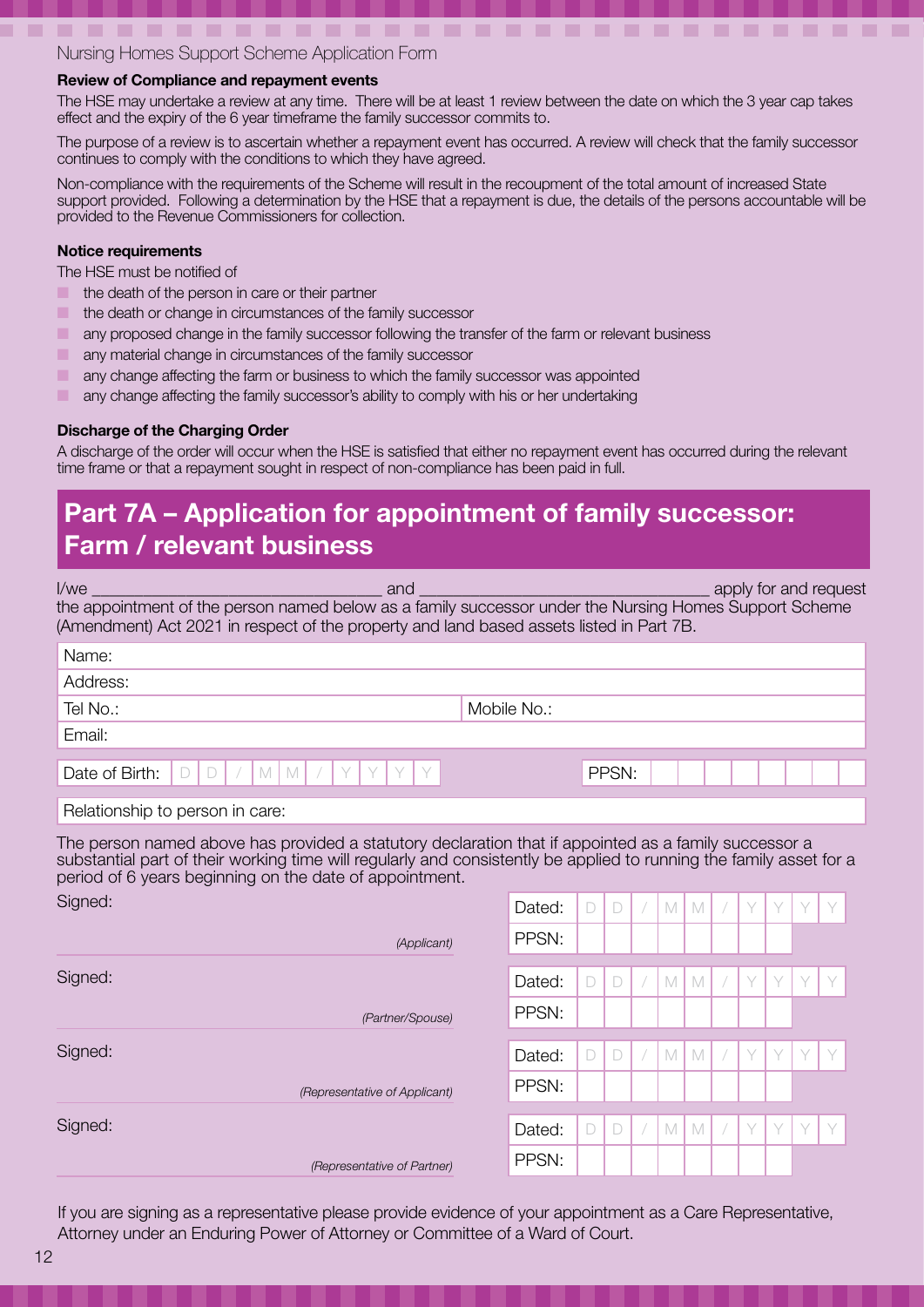If the asset is a transferred asset the following must be completed by each owner of the transferred asset.

| l/we,<br><sub>of</sub>                                                                                                                                                                                                                        |                                                 |
|-----------------------------------------------------------------------------------------------------------------------------------------------------------------------------------------------------------------------------------------------|-------------------------------------------------|
| in the County/City of                                                                                                                                                                                                                         | Eircode No:                                     |
| the owner(s) of the asset(s) referred to in Part 7B below hereby consent to<br>(a) the making of the application for the appointment of a family successor, and<br>(b) the creation of a charge over the asset(s) specified in Part 7B below. |                                                 |
| Signed:                                                                                                                                                                                                                                       | Dated:<br>$\sqrt{2}$                            |
| Signed:                                                                                                                                                                                                                                       | M <sub>1</sub><br>Y<br>M <sub>1</sub><br>Dated: |
|                                                                                                                                                                                                                                               |                                                 |

### Part 7B – Consent to the creation of a charge

I/we acknowledge that the approval of the 3 year cap results in the creation of a charge in favour of the HSE (which by virtue of the Nursing Homes Support Scheme Act, 2009, as amended, is deemed to be a mortgage made by deed) against the interest of the person to whom payment relates and of the partner of that person in such land as is specified in this application and in the case of a transferred asset against the interest of the owners of that transferred asset.

I/we consent to the creation of a charge in favour of the HSE over the assets listed below.

| 1st Property       | 2nd Property       |
|--------------------|--------------------|
| Details of Asset:  | Details of Asset:  |
| Folio no/ Details: | Folio no/ Details: |
| Street:            | Street:            |
| Town/City:         | Town/City:         |
| Townland:          | Townland:          |
| County:            | County:            |
| Eircode:           | Eircode:           |

*Please provide documentary evidence of the title to the property, for example copy of land registry folio, lease, conveyance. If the property is leasehold a copy of the lease must be provided.* Signed:

|         | (Representative of Partner)   | PPSN:  |        |        |                |             |   |        |   |        |
|---------|-------------------------------|--------|--------|--------|----------------|-------------|---|--------|---|--------|
| Signed: |                               | Dated: | $\Box$ | $\Box$ | M <sub>1</sub> | M           | Y | V      | Y | $\vee$ |
|         | (Representative of Applicant) | PPSN:  |        |        |                |             |   |        |   |        |
| Signed: |                               | Dated: | $\Box$ | $\Box$ | M              | $\mathbb M$ | V |        | Y | $\vee$ |
|         | (Partner/Spouse)              | PPSN:  |        |        |                |             |   |        |   |        |
| Signed: |                               | Dated: | $\Box$ | $\Box$ | M              | $\mathbb M$ | Y | $\vee$ | Y | , V    |
|         | (Applicant)                   | PPSN:  |        |        |                |             |   |        |   |        |
| Signed: |                               | Dated: | D      | $\Box$ | M <sub>1</sub> | $\mathbb M$ | Y | $\vee$ | Y | $\vee$ |

If you are signing as a representative please provide evidence of your appointment as a Care Representative, Attorney under an Enduring Power of Attorney or Committee of a Ward of Court.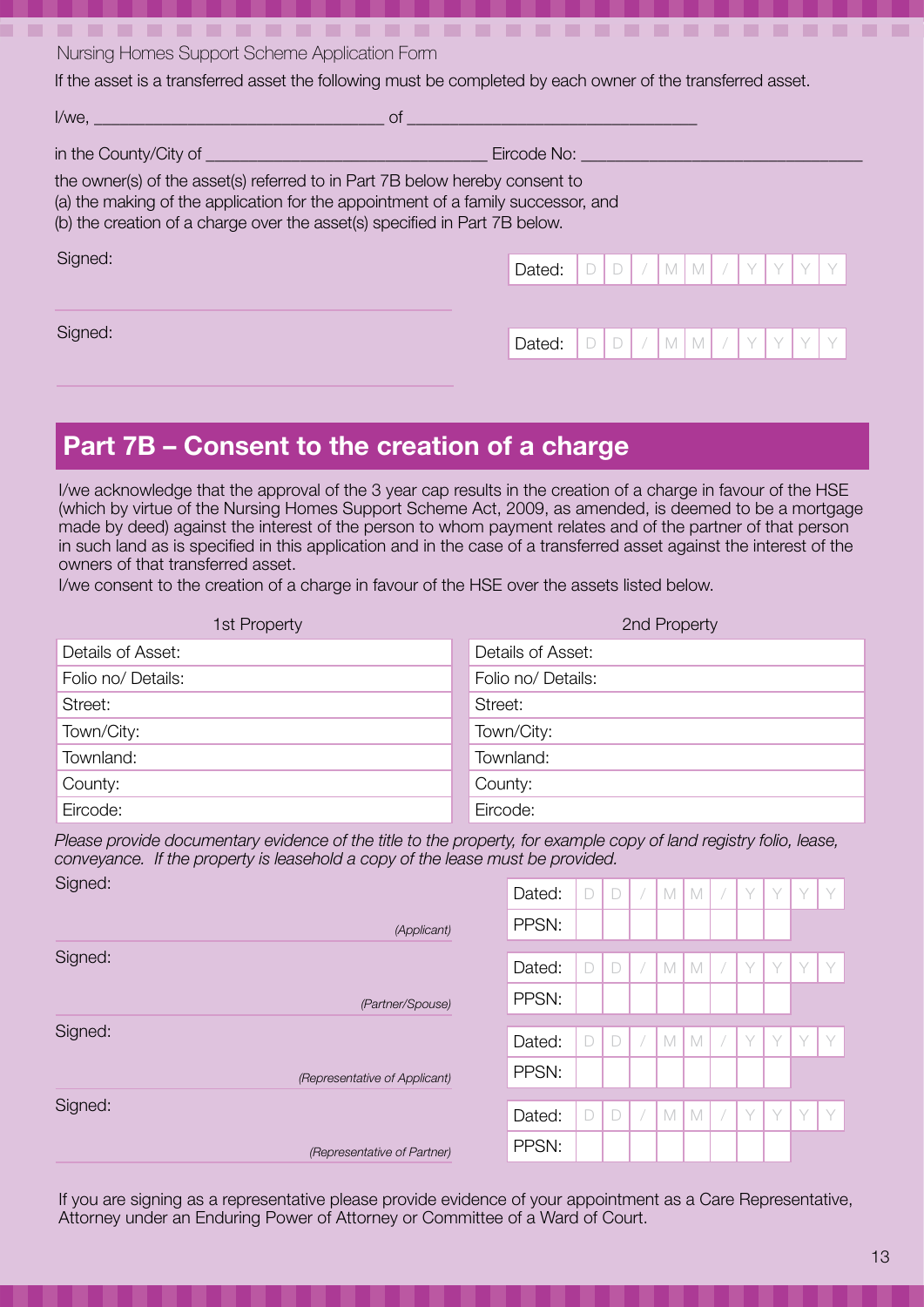### Part 7C – Consent of joint owners

#### Complete this section if you jointly own the property referred to below.

I/we latter the contract of the contract of the state of the contract of the state of the joint owners of the assets listed below give my/our consent to the creation of a charge in favour of the HSE under the Nursing Homes Support Scheme Act 2009, as amended (the "Act") in respect of the following property/land based assets within the State.

-------------------------------

I /we acknowledge that payment of increased State support as a result of the 3 year cap on relevant farm and/or business assets results in the creation of a charge in favour of the HSE which by virtue of the Act is deemed to be a mortgage made by deed against the interest of the person to whom payment relates and of the partner of that person and in the case of a transferred asset, the interest of the family successor to whom the asset was transferred.

| 1st Property         |               |                   |                    |        |                                    | 2nd Property |              |  |   |   |   |   |  |
|----------------------|---------------|-------------------|--------------------|--------|------------------------------------|--------------|--------------|--|---|---|---|---|--|
| Details of Asset:    |               | Details of Asset: |                    |        |                                    |              |              |  |   |   |   |   |  |
| Folio no/ Details:   |               |                   | Folio no/ Details: |        |                                    |              |              |  |   |   |   |   |  |
| Street:              |               | Street:           |                    |        |                                    |              |              |  |   |   |   |   |  |
| Town/City:           |               |                   | Town/City:         |        |                                    |              |              |  |   |   |   |   |  |
| Townland:            |               |                   | Townland:          |        |                                    |              |              |  |   |   |   |   |  |
| County:              |               | County:           |                    |        |                                    |              |              |  |   |   |   |   |  |
| Eircode:<br>Eircode: |               |                   |                    |        |                                    |              |              |  |   |   |   |   |  |
| Signed:              |               |                   |                    |        |                                    |              |              |  |   |   |   |   |  |
|                      | (Joint owner) |                   | Dated:             | $\Box$ | $\Box$<br>$\overline{\phantom{a}}$ | $\mathbb M$  | $\mathbb{M}$ |  | Y | Y | Y | Y |  |
| Signed:              |               |                   |                    |        |                                    |              |              |  |   |   |   |   |  |
|                      | (Joint owner) |                   | Dated:             | $\Box$ | $\Box$<br>$\overline{\phantom{a}}$ | $\mathbb M$  | M            |  | Y | Y | Y | Y |  |
|                      |               |                   |                    |        |                                    |              |              |  |   |   |   |   |  |

The absence of prior consent in writing of a joint owner does not render void the making of a Charge in favour of the HSE.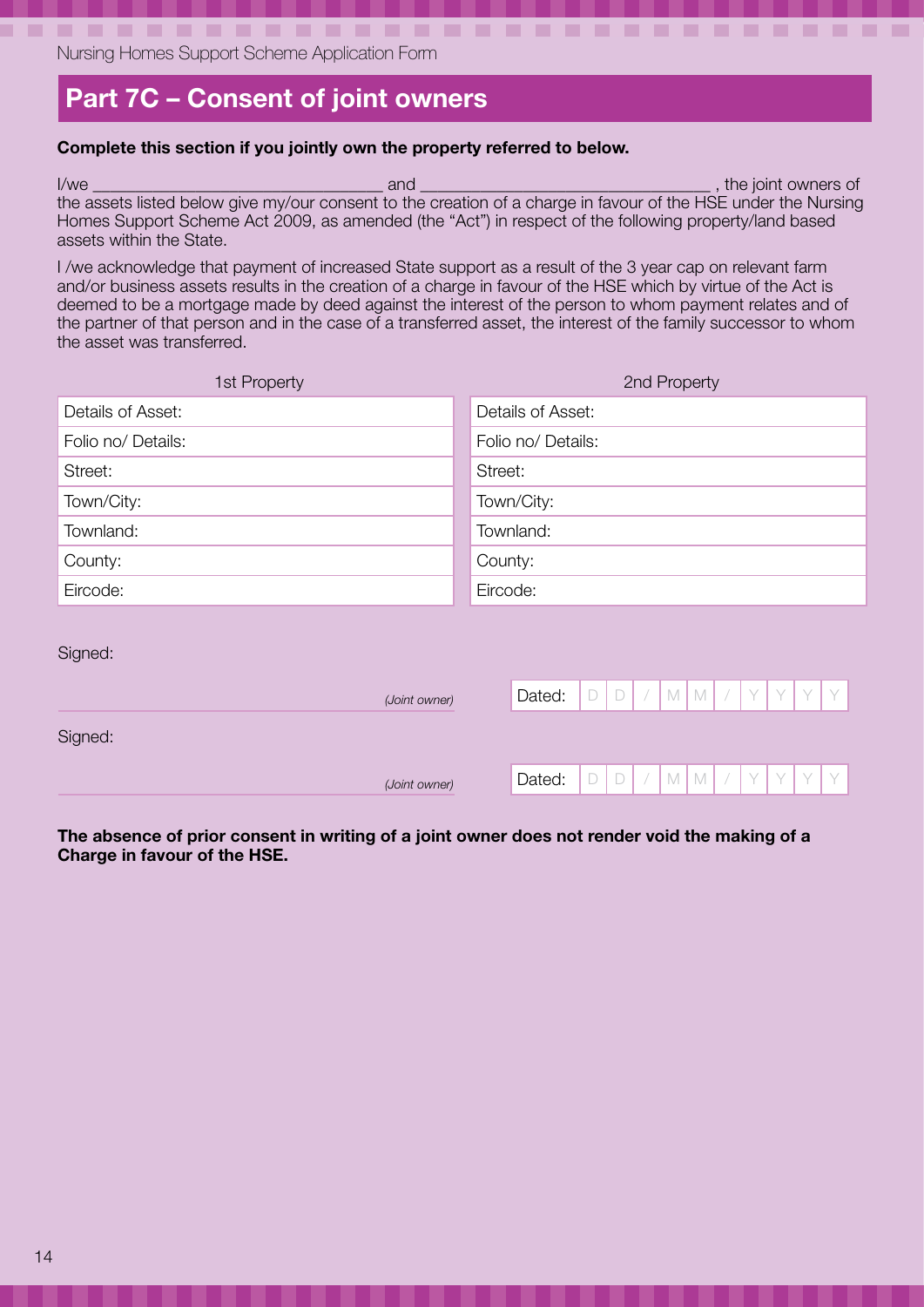

### Documents you need to send with your completed Nursing Homes Support Scheme Application Form

#### What you need to do

By law, to apply for the Nursing Homes Support Scheme you must tell us about your income and assets. As well as your completed application form, you must send us proof of your income and assets so that we can calculate your weekly contribution towards the cost of nursing home care. This is called a financial assessment.

The following information explains what you need to send us. To help you navigate, we have broken down this information into 4 main sections. These parts relate to different parts of the financial assessment.

- 1) Income (Part 3A of the Application form)
- 2) Cash assets (Part 4A of the Application form)
- 3) Non-cash assets (Part 4B of the Application form and Part 6 for the Nursing Home Loan)
- 4) 3 Year Cap on Farm and Business assets (Part 7 of the Application form)

Section 4 is about Ancillary State Support (known as the Nursing Home Loan). This section tells you which additional documents you need to send if you are applying for the loan. It relates to Part 6 of the application form.

#### Need help?

We understand that applying for the Nursing Homes Support Scheme can be complicated, and you may need some advice when completing your application. If you need help, please contact your local nursing homes support scheme office, www.hse.ie/nhss or call HSELive on 1850 24 1850. You can also find more detailed information on www.hse.je/nhss.

### 1. Income (part 3A of the Application Form)

Please note: If income is paid directly into your bank account, you need to give us bank statements for the last six months **as well as** the documents listed below.

**Department of Employment Affairs and Social Protection pension or allowance:** If your State pension is paid into the bank we will accept bank statements showing weekly payments. If not, please give us a recent An Post receipt or a letter from the Department of Employment Affairs and Social Protection stating the pension amount.

**Non-Irish pension:** If you get social security (pension) payments from another country, please give us the most recent payslip or a letter from the social security agency stating the amount paid. If your non-Irish social security pension e.g. UK DSS pension is paid into the bank we will accept bank statements showing payment of same.

**Occupational pension:** Please give us your most recent payslip, Employment Detail Summary from Revenue (formerly P60) or certificate of earnings.

**Employment, trade, profession or vocation (including part-time work):** Please give us one of the following:

- a recent payslip
	- or
- a Revenue Notice of Assessment (this is the document from Revenue that shows how much tax you must pay), or
- a Revenue Notice of Self-Assessment and a copy of your latest tax return.

Rental income (in the State and elsewhere): We need a copy of the rental agreement and the latest Notice of Assessment from Revenue. If you have rental property outside the State, we also need this information.

**Income from a directorship:** We need a statement from the company (or companies) giving:

- the registered name of the company
- the registered number of the company
- the percentage of voting rights you control
- copies of accounts of these companies for the previous tax year
- An end of year statement from Revenue if you get a salary from the company.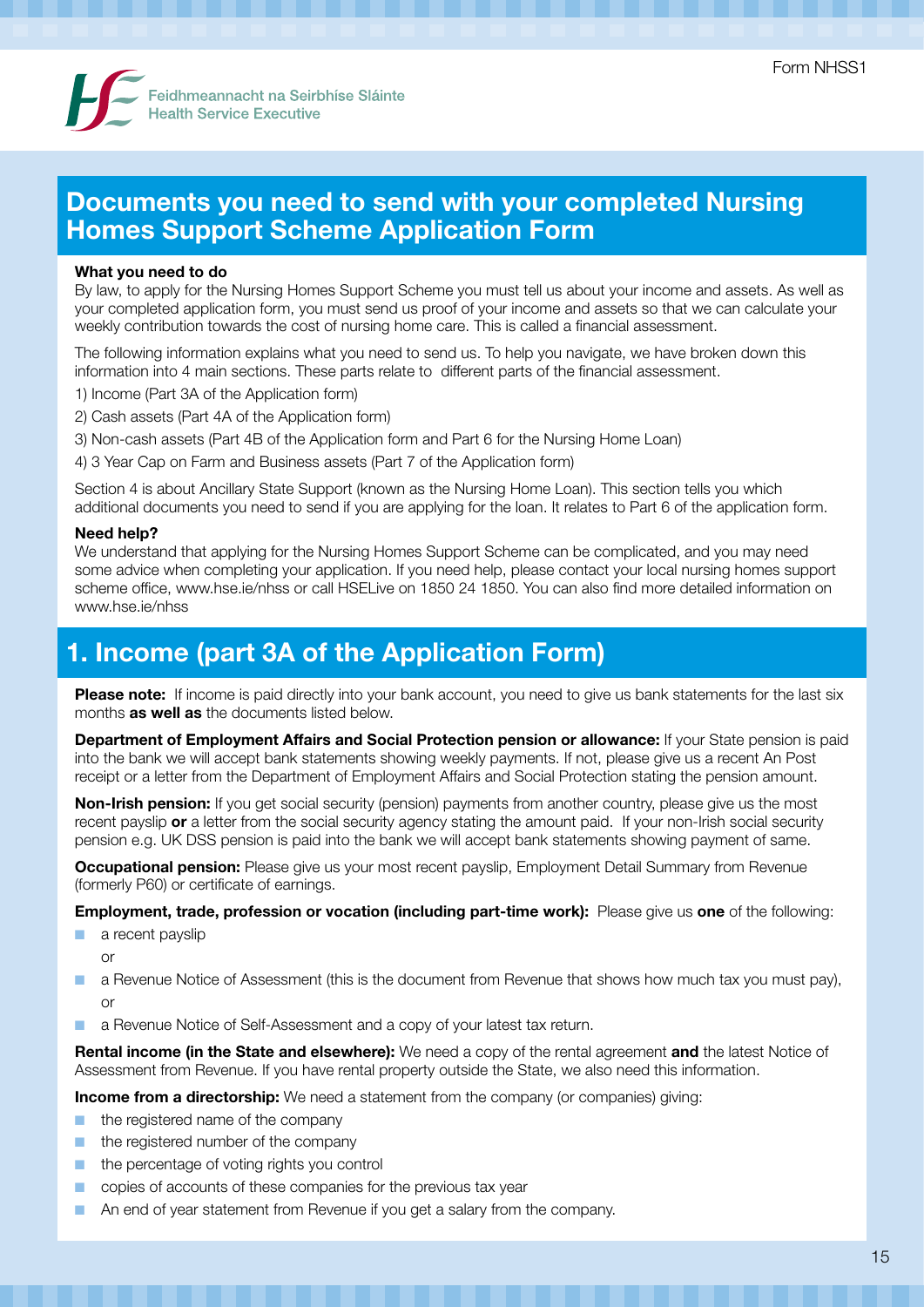Income from fees, commissions, dividends or interest: Please give us a statement or certificate of interest or dividends (money paid regularly (typically annually) by a company to its shareholders out of its profits or reserves paid by the financial institution).

Income from a settlement, covenant, estate or maintenance payment: We need proof of the income received from these items including the source and the amount. If you get maintenance payments, we also need a copy of the Maintenance Agreement by Court Order stating the amount of maintenance you receive each month.

Income from royalties and annuities: Please give us a copy of the Notice of Assessment from Revenue.

**Transferred income:** This is any income which you may have transferred to someone else within 5 years of your first application. We will need a legal document such as a signed affidavit setting out the amount of money and the date it was transferred.

Farm or business income: We need a copy of your accounts for the previous tax year or a Revenue Notice of Assessment. If you rent out property, land or a farm, we need documentation showing this income. We also need documentation showing Department of Agriculture grants.

**Other income:** If you have income from any other source, please give us details and relevant documents showing this income.

#### Deductions we can make to your income (Part 3B of the Application Form)

There are deductions allowed in relation to income. Read the types below and see which, if any, apply to you.

#### Health expenses:

We can deduct a range of health expenses when calculating your weekly contribution. These expenses must meet Revenue guidelines on qualifying health expenses.

The full list of allowable expenses is available in the Revenue Commissioners *"Tax and Duty Manual – Health Qualifying Expenses"* which is available at the following link:

#### https://www.revenue.ie/en/personal-tax-credits-reliefs-and-exemptions/health-and-age/healthexpenses/what-are-qualifying-expenses.aspx

In order for us to deduct health expenses when calculating your weekly contribution:

- Prescription Charges: If you paid the medical card prescription charge, or part of the cost of your medicines through the Drugs Payment Scheme, please give us a statement from your pharmacist for the last 12 months\*.
- For all other qualifying health expenses, please provide a list of these for the last 12 months\* including the following details and documentation;
	- 1. Details of the health expenses
	- 2. Amount spent by you and / or your spouse / partner
	- 3. Evidence of payments (receipts)
	- 4. Evidence of prescription by a Registered Practitioner (where applicable).
	- 5. Income tax relief which may be claimed (20% is the standard rate as at January 2020). Example Health Expenses in 2019 were €100, deduct 20% tax relief (€20), the allowable deduction will be €80 for the year.
	- 6. If you are not liable for income tax, please state this.

Please provide details of any refund which has been paid or is due to be paid to you from a health insurance provider.

\*The HSE will consider health expenses for the previous tax year rather than the 12 months prior to application if you have claimed tax relief and wish to be assessed on that basis. If this is your preferred option you can give us an End of Year Statement (formerly P21) from Revenue

If you are unable to access Revenue's website for information on what is included on the list of qualifying health expenses, please contact your local nursing homes support scheme office for assistance.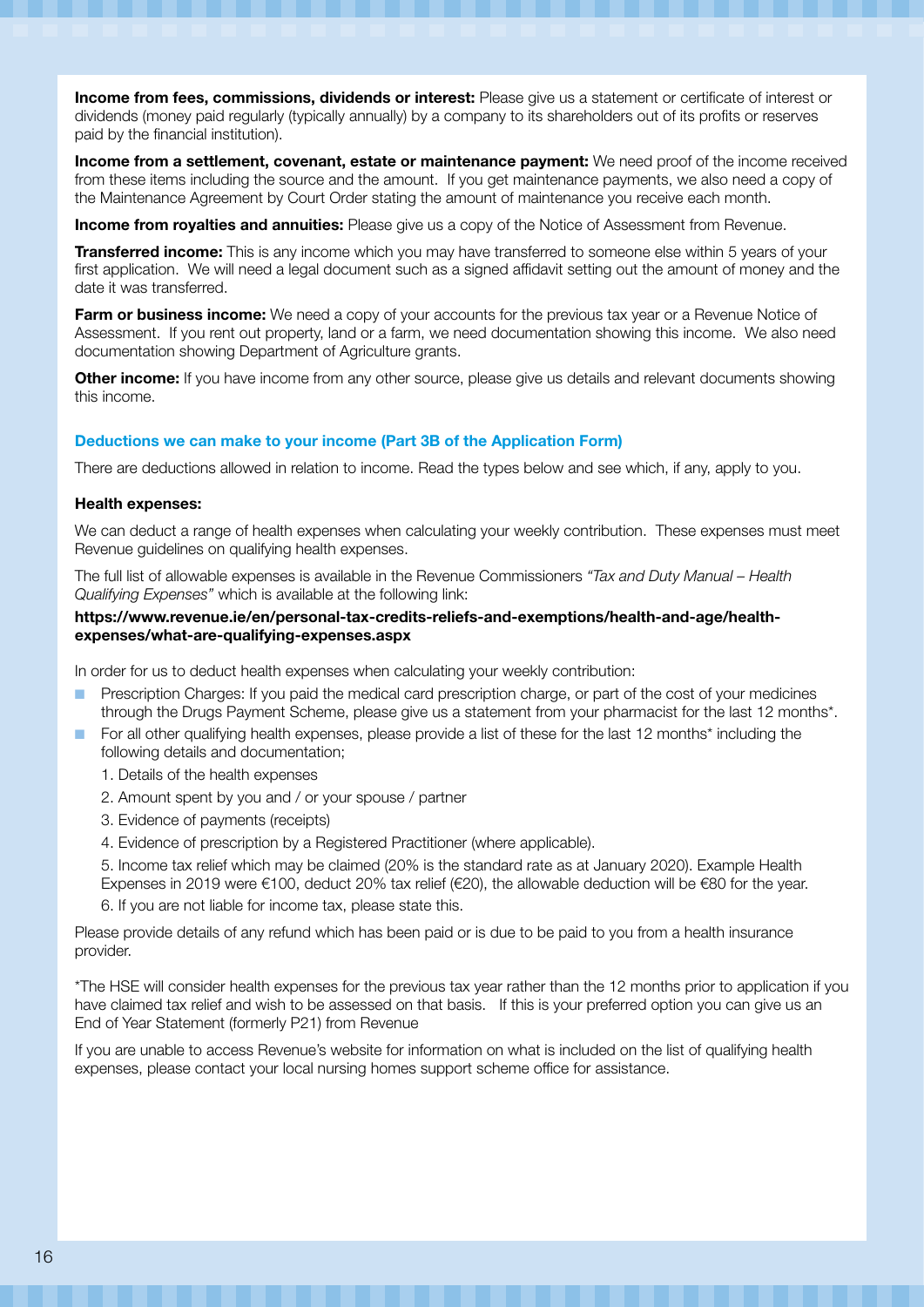Interest on mortgage repayments: Please give us a current mortgage statement and a certificate of interest for the last 12 months showing how much is left on the mortgage and your weekly or monthly repayments.

Rent payments: If you pay rent, please give us:

- an up-to-date copy of your tenancy agreement, or
- rent receipts, or
- a copy of your rent book.

If you rent a local authority property, please give us either:

- a letter from the local authority showing how much you pay each week, or
- copy of the rent receipt, if you pay through the post office.

If your rent is reduced because either you or your spouse or partner is admitted to a nursing home, you must tell us.

**Maintenance payments:** please give us a copy of the current maintenance agreement and proof of payment (such as a letter from your former spouse confirming the amount and how often they receive it).

Property tax: Please give us proof of payment / evidence of your liability for this.

**Dependent children:** If you have a child under 21 or in full-time education, and have expenses relating to maintenance, child care or education of the child, please give us details of these expenses.

### 2. Your cash assets (Part 4A of the Application Form)

Cash assets include your savings, stocks and shares, transferred cash assets, bonds, securities, monies held in financial institutions or money you have lent to another person that is repayable to you.

**Savings and deposits:** We need statements for each account for the last six months, showing the name of the financial institution, your name and the account number.

Stocks, shares (including shares in a creamery or co-op), bonds, prize bonds, securities and other **financial instruments:** Please give us a statement showing the number of shares and so on, and their current market value in euro.

**Transferred cash assets:** This is money or shares which you have transferred to someone within 5 years of your first application. Please give us a statement showing the date and the amount transferred.

Other cash assets: This includes any other assets like a pension fund, for example, if you have an Approved Retirement Fund (ARF). Please give us:

- The last annual benefit statement
- a copy of the ARF policy document (the rules of the policy)
- a current statement of fund value, surrender or encashment value

#### Deductions we can make to your cash assets

There are two types of deductions to cash assets – borrowings and qualifying redress payments. Read about these and see which, if any, apply to you.

**Borrowings:** We need an up-to-date financial statement and loan agreement confirming the amount you still owe and the purpose for which you borrowed the money.

**Qualifying redress payments:** If you received a redress payment from one of the schemes listed below, we can disregard this from your cash assets. You must give us a statement from the relevant State body showing that your cash assets include one of the qualifying redress payments.

The relevant redress payment schemes are:

- Redress for Women in Certain Institutions Act 2015
- Health Repayments Scheme Act 2006
- the Lourdes Hospital Redress Scheme 2007
- the Lourdes Hospital Payment Scheme
- the Surgical Symphysiotomy ex-gratia scheme
- payments made to someone under the Conterganstiftung für behinderte Menschen in respect of a disability caused to that person by Thalidomide.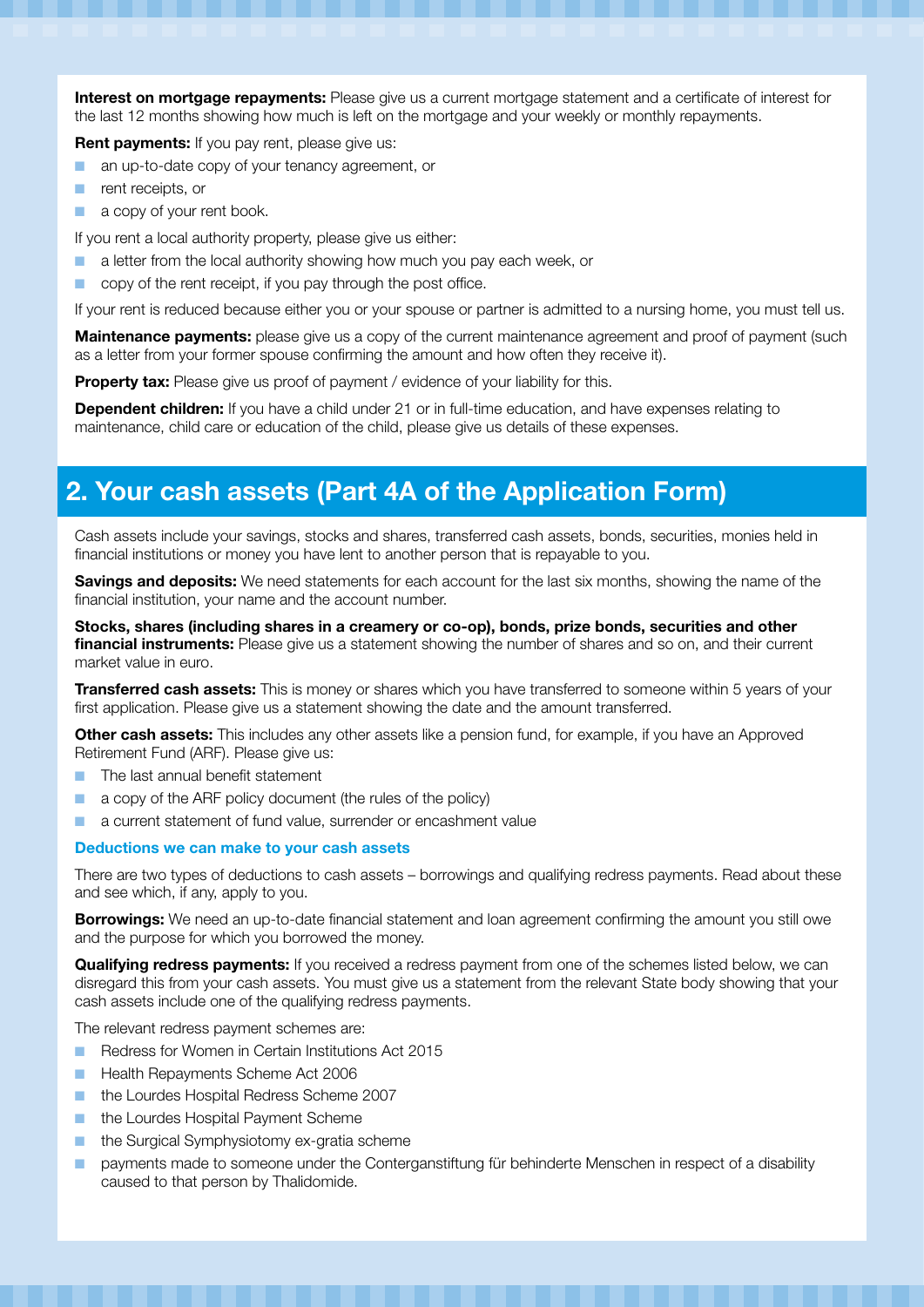### 3. Relevant non-cash assets (Part 4B of the Application Form)

The financial assessment also takes into account your non-cash assets such as your home and any other property you may own.

**Principal residence:** This refers to your home. If you own, part-own or have a life interest in your home, please give us a current valuation from a registered auctioneer or valuer. If you have a right of residence only, we need a legal document that states this.

If you rent your home, please give us a copy of the rental agreement.

Other properties (such as houses, land, buildings or overseas properties): We need a current valuation from a registered auctioneer or valuer for each property.

Farms and businesses: Please give us:

- a current valuation of the farm or business premises
- trading profit and loss account, capital account and balance sheet for the previous year.

**Transferred assets:** If you have sold or transferred a house, farm, business or other non-cash asset within 5 years of your first application, please give us proof of the:

- date of transfer
- market value at the time of transfer
- amount you received from the sale or transfer
- details of who the transfer was made to

#### Deductions we can make to relevant non-cash assets

There is one deduction you may be able to make to your relevant non-cash assets – borrowings. Read the text below and see if this is an option for you.

**Borrowings:** If you have borrowed money to buy, repair or improve a property, please give us a statement from the financial institution confirming the purpose of the loan and the amount still owed.

If you have taken out a life loan (equity release loan) to buy, repair or improve a property, you must give us a statement from the financial institution showing the date the loan was taken out and the original amount borrowed. If you are applying for Ancillary State Support (the nursing home loan) you will also need to send us a copy of the Terms and Conditions of the Life Loan, the written consent of the loan provider to the creation of a second charge in favour of the HSE and an up to date statement (within the last 6 months) on the amount owing on the Life Loan.

#### Ancillary State Support – (Part 6 of the Application Form)

Ancillary State Support is also known as the Nursing Home Loan and is an optional part of the scheme. It is a loan given based on the value of your property and must be repaid after death or if the property is sold or transferred to another person.

If you are applying for the Nursing Home Loan, we will need additional documents from you. There is more information on where to get these documents below. In essence, though, you must give us proof that you own the property. This can be:

- the folio number
- a copy of the land registry
- a copy of the lease if the property is leasehold

#### Representing the applicant and signing the loan application for them?

If you represent the applicant and are signing the loan application on their behalf, you must give us a copy of your certificate of appointment as a Care Representative or Registered Enduring Power of Attorney or Committee of a Ward of Court. You can submit your application pending your Court Appointment so that processing can begin, however the application cannot be approved until a copy of your court appointment is received.

The following information will help you to get the documents we need to progress the Nursing Home Loan application.

Deeds and leases: You may be able to get these directly from the applicant or their spouse as many people keep them in their home or with their bank, building society or family solicitor.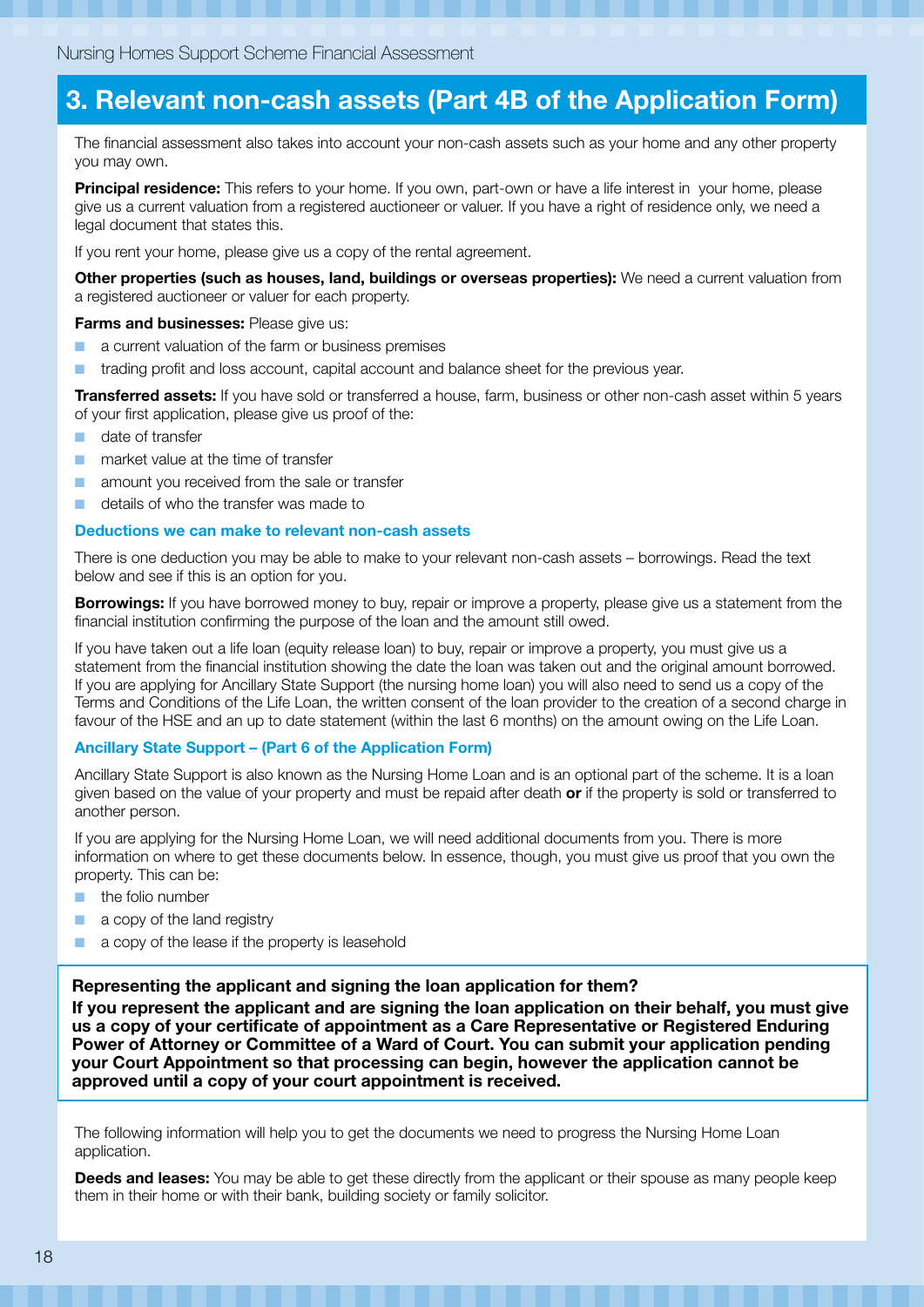#### Nursing Homes Support Scheme Financial Assessment

If you have problems finding your deeds or leases, contact the Registry of Deeds at 01-871 6525 or email rodquery@prai.ie for help. Please make sure to get all documents associated with the deeds including indentures, leases, transfer orders and conveyances.

If the deeds are lost, you can get a Memorial of Deeds and the associated documents from the Registry of Deeds office.

Charges (mortgage, loan, judgement or other charges): If there is a mortgage, loan or judgement registered against the property, please give us **one** of the following:

- an up-to-date statement from the bank or building society
- a letter from the bank or building society confirming that the mortgage has been fully repaid.

**Death certificate:** To get a copy of a death certificate, you can do one of the following:

- visit any Civil Registrar's office (births, deaths and marriages offices)
- apply online at www.hse.ie
- Call the National Registers Office on 01-863 8200.

**Separation or divorce agreements:** If you are legally separated or divorced, we need a copy of the separation agreement.

### 4. 3 Year Cap on Farms and Business Assets (Part 7 of the application form)

#### Family successor

Please supply evidence of your family successor as outlined in part 6A

If you are signing as a representative include evidence of your appointment as a Care Representative, Attorney under an Enduring Power of Attorney or Committee of a Ward of Court.

#### Creation of a charge

Please provide documentary evidence of the title to the property, for example copy of land registry folio, lease, conveyance. If the property is leasehold, a copy of the lease must be provided.

If you are signing as a representative include evidence of your appointment as a Care Representative, Attorney under an Enduring Power of Attorney or Committee of a Ward of Court.

#### Consent of joint owners

Please provide details of the asset

#### Statutory declarations

Please provide signed statutory declarations as outlined in Part 7.

Templates are available from your local NHSO or from www.hse.ie/nhss

For more information on the Nursing Homes Support Scheme, please visit www.hse.ie. If you need help to complete your application, please contact your local Nursing Homes Support Scheme Office, or HSE Live on 1850 24 1850.